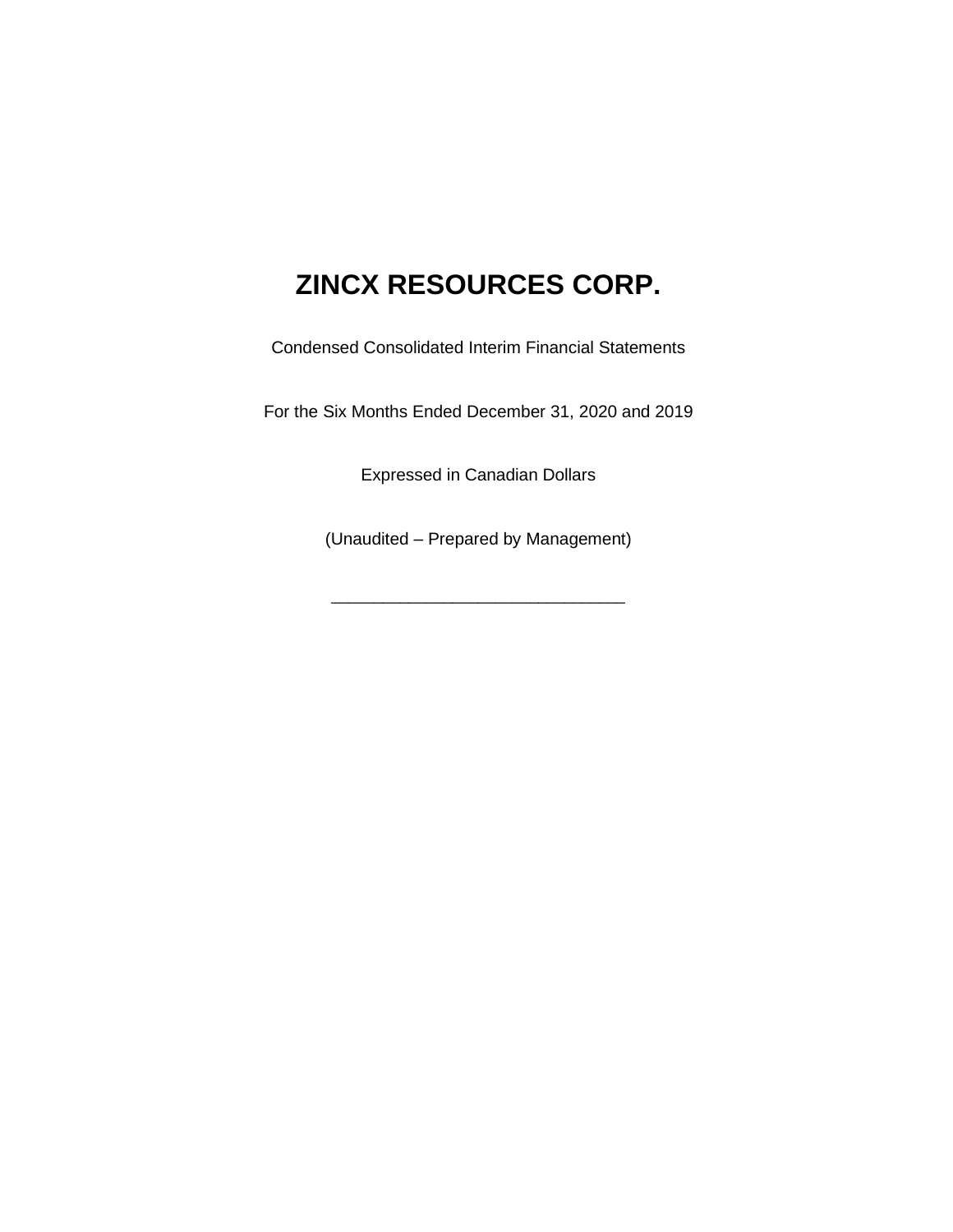| Index                                                                          | Page |
|--------------------------------------------------------------------------------|------|
|                                                                                |      |
|                                                                                |      |
|                                                                                |      |
|                                                                                |      |
|                                                                                |      |
| Notice of No Auditor Review                                                    |      |
|                                                                                |      |
| <b>Condensed Consolidated Interim Financial Statements</b>                     |      |
|                                                                                |      |
| Condensed Consolidated Interim Statements of Financial Position                |      |
| Condensed Consolidated Interim Statement of Changes in Equity                  | 5    |
| Condensed Consolidated Interim Statements of Operations and Comprehensive Loss | 6    |
| Condensed Consolidated Interim Statements of Cash Flows                        |      |
| Notes to Condensed Consolidated Interim Financial Statements                   | 8-23 |
|                                                                                |      |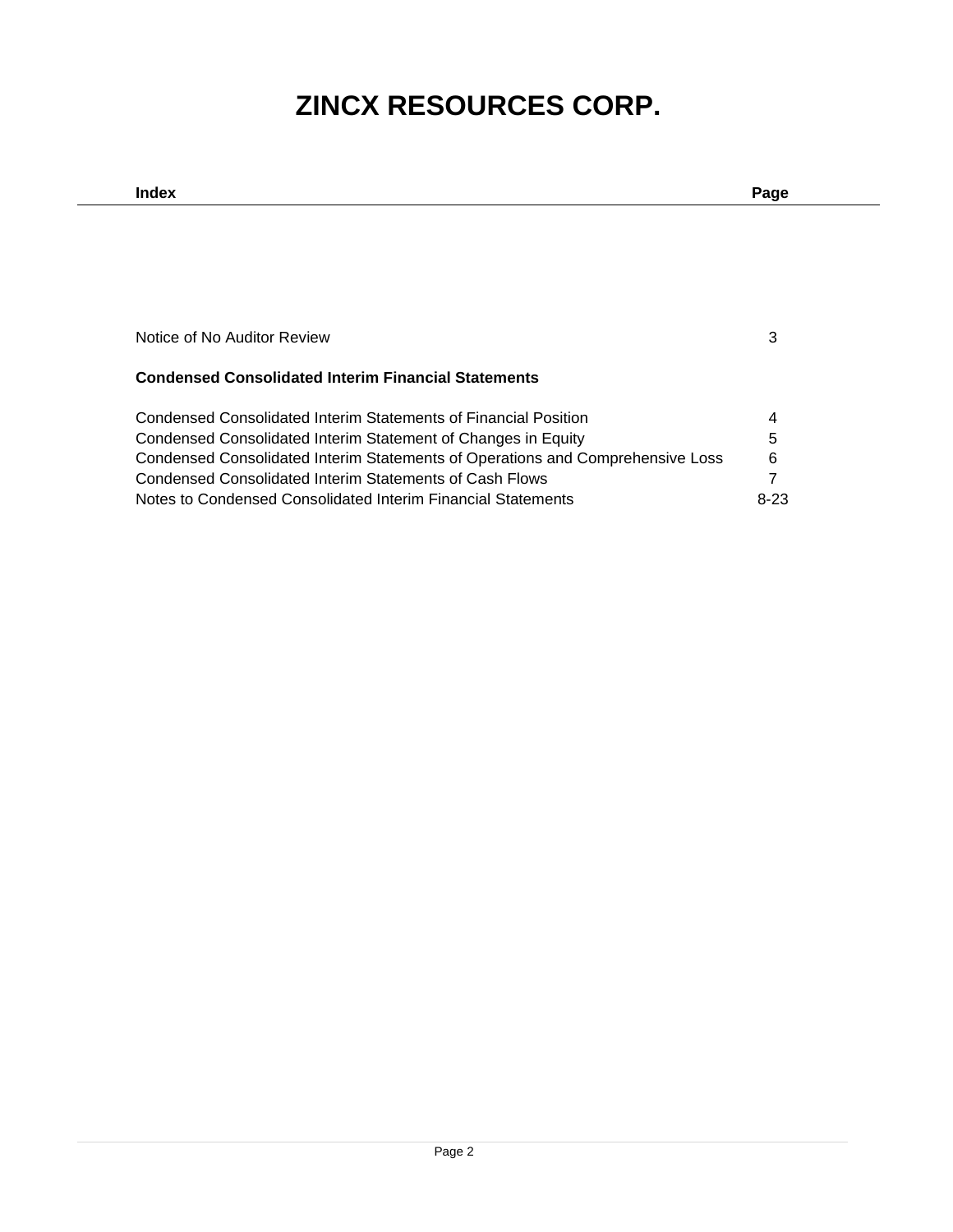## **NOTICE TO READER**

Under National Instrument 51-102, Part 4, subsection 4.3(3)(a), if an auditor has not performed a review of the condensed consolidated interim financial statements, they must be accompanied by a notice indicating that the financial statements have not been reviewed by an auditor.

The accompanying unaudited condensed consolidated interim financial statements of the Company have been prepared by management and approved by the Audit Committee and Board of Directors of the Company.

The Company's independent auditors have not performed a review of these condensed consolidated interim financial statements in accordance with the standards established by the Chartered Professional Accountants of Canada for a review of interim financial statements by an entity's auditors.

February 26, 2021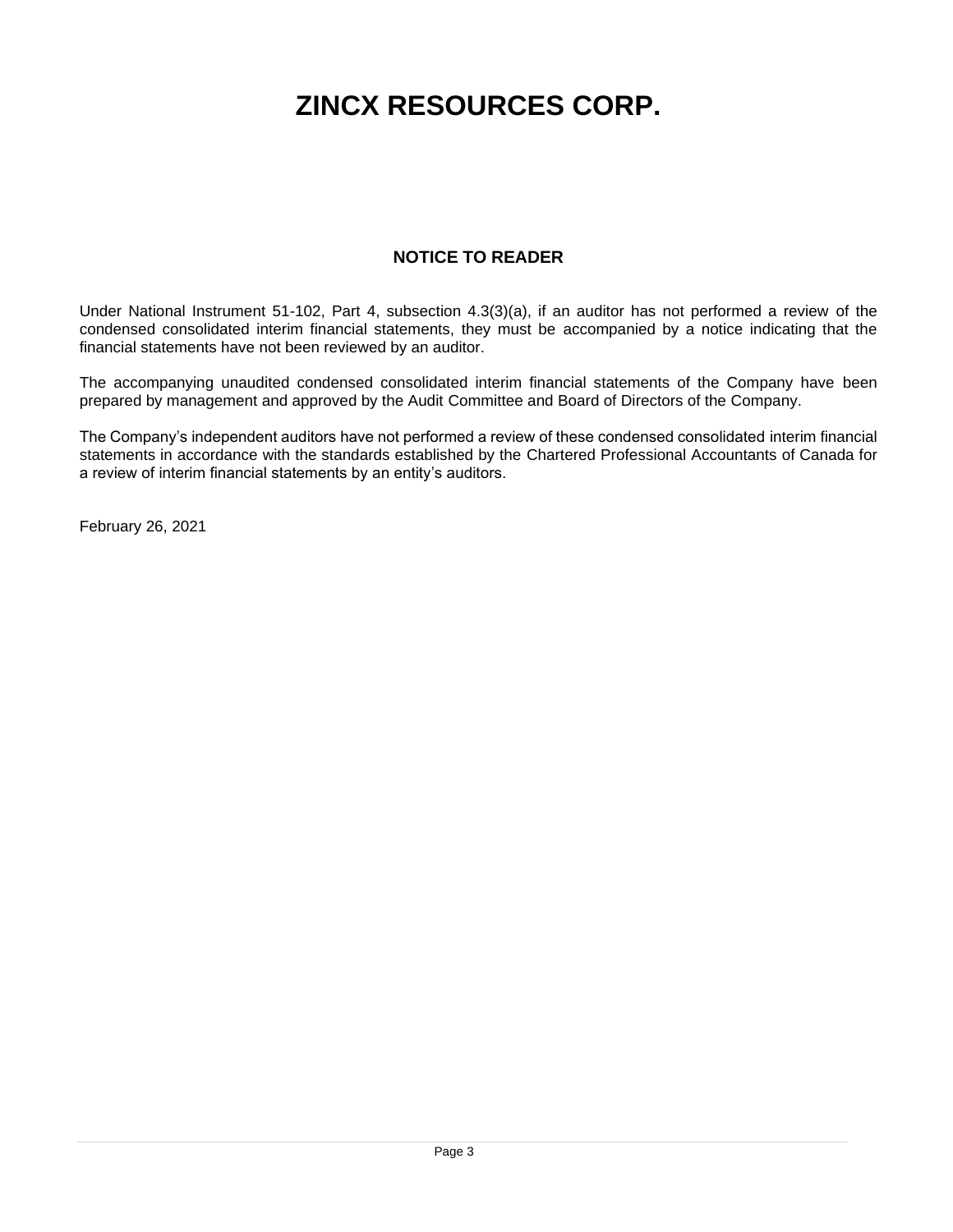Condensed Consolidated Interim Statements of Financial Position As at December 31, 2020 and June 30, 2020 (Expressed in Canadian Dollars - Unaudited)

|                                        | <b>Notes</b>   | December 31, 2020 | June 30, 2020    |
|----------------------------------------|----------------|-------------------|------------------|
|                                        |                | (unaudited)       | (audited)        |
| <b>Assets</b>                          |                |                   |                  |
|                                        |                |                   |                  |
| <b>Current assets</b><br>Cash          |                | \$                | \$               |
| Receivables                            |                | 578,439           | 208,938          |
|                                        | 3              | 9,837             | 8,663            |
| Prepaid expenses                       |                | 48,320            | 35,670           |
| Marketable securities                  | 4              | 26,180            | 33,625           |
| Investments                            | 5              | 1,639,378         | 2,428,043        |
|                                        |                | 2,302,154         | 2,714,939        |
| Other assets                           | 6              | 332,500           | 332,500          |
| Equipment                              | 11             | 143,502           | 167,944          |
| Right-of-use asset                     | 8              | 78,200            | 34,830           |
| Exploration and evaluation assets      | 12             | 75,853,771        | 75,777,025       |
|                                        |                | \$<br>78,710,127  | \$<br>79,027,238 |
|                                        |                |                   |                  |
| <b>Liabilities</b>                     |                |                   |                  |
| <b>Current liabilities</b>             |                |                   |                  |
| Trade payables and accrued liabilities | $\overline{7}$ | \$<br>62,995      | \$<br>67,299     |
| Lease liability                        | 8              | 78,520            | 36,580           |
| Due to related parties                 | 15             | 1,398,686         | 1,400,686        |
| Flow-through premium liability         | 9              | 29,992            | 29,992           |
|                                        |                | 1,570,193         | 1,534,557        |
| Government Loan                        | 10             | 32,776            | 31,184           |
| Deferred income tax liability          |                | 1,803,000         | 1,803,000        |
|                                        |                | 3,405,969         | 3,368,741        |
|                                        |                |                   |                  |
| <b>Equity</b>                          |                |                   |                  |
| Capital stock                          | 13             | 101,870,565       | 101,870,548      |
| Reserves                               | 13             | 15,130,097        | 15,130,102       |
| <b>Deficit</b>                         |                | (41,696,504)      | (41, 342, 153)   |
|                                        |                | 75,304,158        | 75,658,497       |
|                                        |                | \$<br>78,710,127  | \$<br>79,027,238 |

## **Nature and continuance of operations** (Note 1)

The accompanying notes form an integral part of these condensed consolidated interim financial statements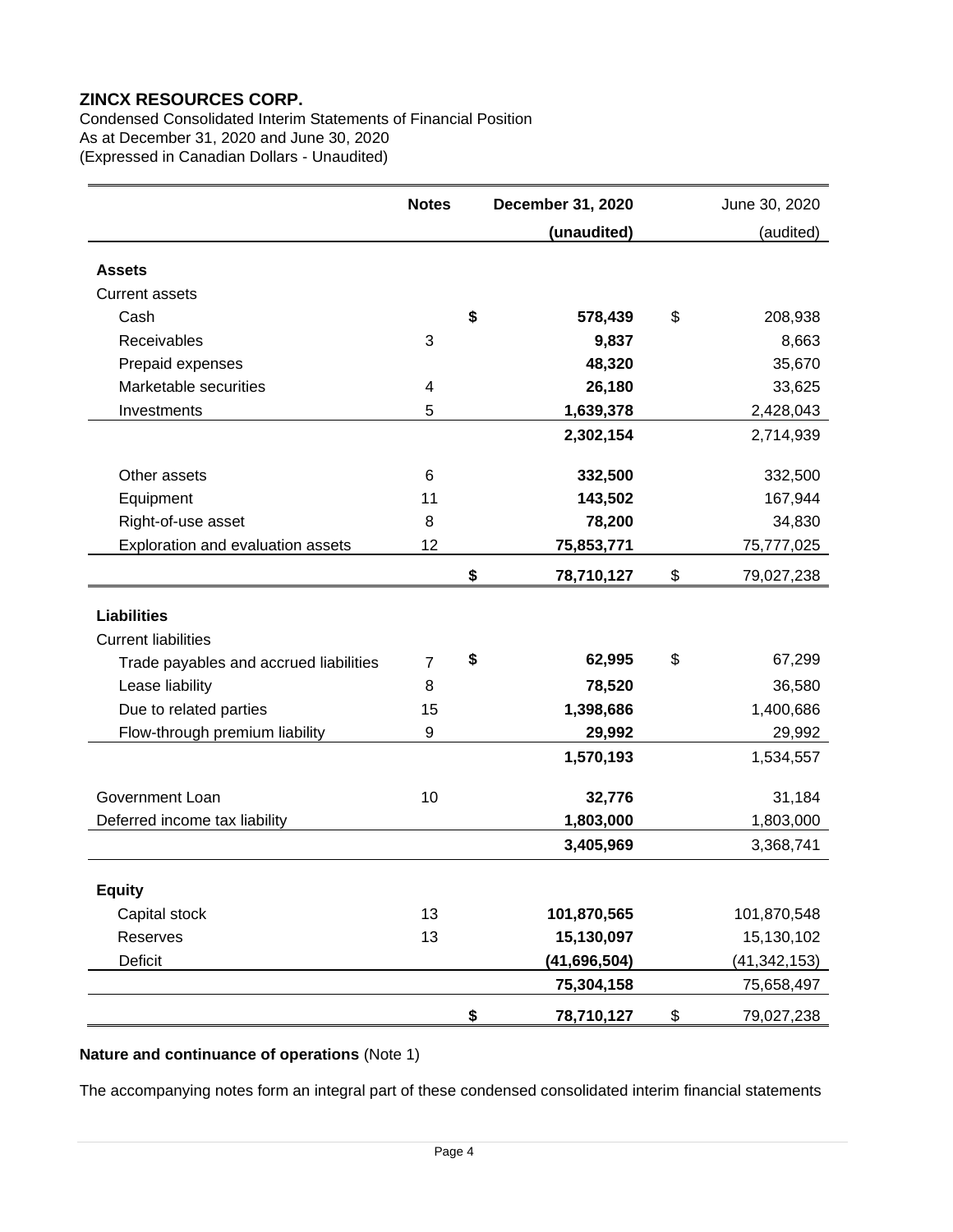Condensed Consolidated Interim Statement of Changes in Equity (Expressed in Canadian Dollars - Unaudited)

|                                |             | <b>Share Capital</b>          |   |                         |   |                       |    |                |   |              |
|--------------------------------|-------------|-------------------------------|---|-------------------------|---|-----------------------|----|----------------|---|--------------|
|                                | <b>Note</b> | Number of<br>common<br>shares |   | Common Shares<br>Amount |   | Reserves<br>(Note 13) |    | Deficit        |   | Total equity |
| <b>Balance, June 30, 2019</b>  |             | 169,319,375                   | S | 101,755,665             | S | 14,893,488            | S  | (40, 141, 611) | S | 76,507,542   |
| Flow-through private placement | 13          | 1,016,666                     |   | 152,500                 |   |                       |    |                |   | 152,500      |
| Flow-through premium liability | 9           |                               |   | (29, 992)               |   |                       |    |                |   | (29, 992)    |
| Share issuance costs           | 13          | $\overline{\phantom{a}}$      |   | (7,625)                 |   |                       |    |                |   | (7,625)      |
| Net loss for the period        |             |                               |   |                         |   |                       |    | (295, 052)     |   | (295,052)    |
| Balance, December 31, 2019     |             | 170,336,041                   |   | 101,870,548             |   | 14,893,488            |    | (40, 436, 663) |   | 76,327,373   |
| Share-based compensation       | 13          |                               |   |                         |   | 236,614               |    |                |   | 236,614      |
| Net loss for the period        |             |                               |   |                         |   |                       |    | (905, 490)     |   | (905, 490)   |
| <b>Balance, June 30, 2020</b>  |             | 170,336,041                   |   | 101,870,548             |   | 15,130,102            |    | (41, 342, 153) |   | 75,658,497   |
| Exercise of share options      | 13          | 100                           |   | 17                      |   | (5)                   |    |                |   | 12           |
| Net loss for the period        |             |                               |   |                         |   |                       |    | (354,351)      |   | (354,351)    |
| Balance, December 31, 2020     |             | 170,336,141                   | S | 101,870,565             | S | 15,130,097            | S. | (41,696,504)   |   | 75,304,158   |

The accompanying notes form an integral part of these condensed consolidated interim financial statements.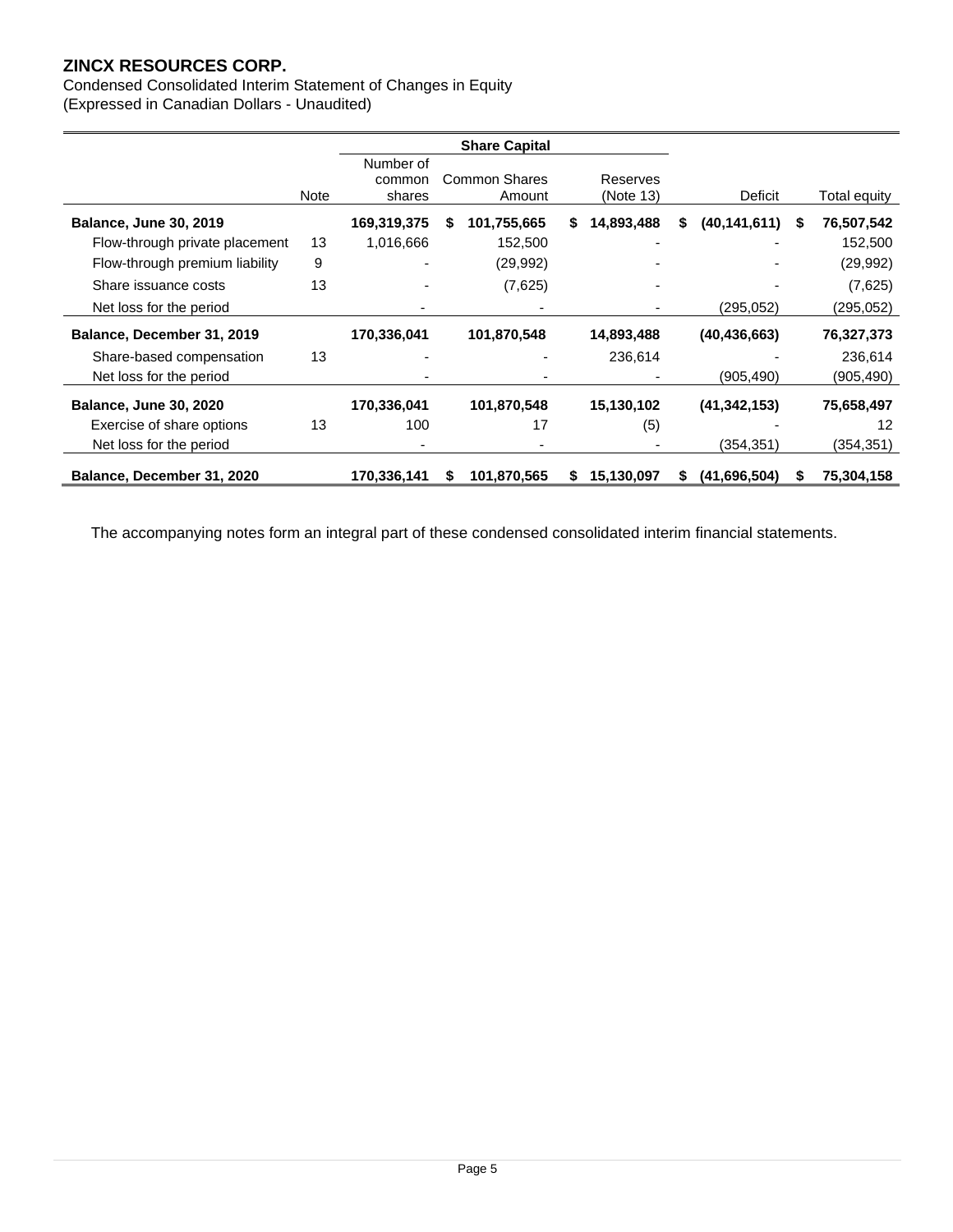Condensed Consolidated Interim Statements of Operations and Comprehensive Loss (Expressed in Canadian Dollars - Unaudited)

|                                                                 | Three months ended December 31, |    |             | Six months ended December 31, |    |             |                           |             |
|-----------------------------------------------------------------|---------------------------------|----|-------------|-------------------------------|----|-------------|---------------------------|-------------|
|                                                                 | <b>Notes</b>                    |    | 2020        | 2019                          |    | 2020        |                           | 2019        |
| <b>ADMINISTRATION EXPENSES</b>                                  |                                 |    |             |                               |    |             |                           |             |
| Administration                                                  | 15                              | \$ | 15,000      | \$<br>15,000                  | \$ | 30,000      | \$                        | 30,000      |
| Consulting                                                      |                                 |    | 31,904      | 12,150                        |    | 37,291      |                           | 17,916      |
| Depreciation of office equipment                                | 11                              |    | 307         | 1,063                         |    | 575         |                           | 1,425       |
| Depreciation of right-of-use asset                              | 8                               |    | 21,041      | 20,898                        |    | 41,939      |                           | 41,796      |
| Flow-through taxes (recovery)                                   | 9                               |    | (2,034)     | (543)                         |    | (1, 271)    |                           | 524         |
| Interest                                                        |                                 |    | 1,703       | 2,301                         |    | 3,223       |                           | 5,098       |
| Management fees                                                 | 15                              |    | 45,000      | 88,500                        |    | 90,000      |                           | 177,000     |
| Marketing and public relations                                  |                                 |    | 499         | 498                           |    | 997         |                           | 997         |
| Office and miscellaneous                                        |                                 |    | 13,057      | 19,778                        |    | 24,514      |                           | 35,939      |
| <b>Professional fees</b>                                        |                                 |    | 822         | 1,226                         |    | 279         |                           | 1,226       |
| Regulatory and transfer agent fees                              |                                 |    | 8,583       | 7,410                         |    | 11,303      |                           | 10,372      |
| Rent                                                            |                                 |    | 1,781       | 1,810                         |    | 3,562       |                           | 4,156       |
| Travel and promotion                                            |                                 |    | 408         | 19,726                        |    | 80          |                           | 29,790      |
| Wages and benefits                                              |                                 |    | 89,822      | 110,410                       |    | 179,073     |                           | 212,517     |
| Loss before other items                                         |                                 |    | (227, 893)  | (300, 227)                    |    | (421, 565)  |                           | (568, 756)  |
|                                                                 |                                 |    |             |                               |    |             |                           |             |
| <b>OTHER ITEMS</b>                                              |                                 |    |             |                               |    |             |                           |             |
| Interest income                                                 |                                 |    | 11,187      | 11,249                        |    | 23,633      |                           | 29,665      |
| Gain on sale of marketable securities                           | 4                               |    | 2,570       |                               |    | 12,280      |                           |             |
| Adjustment for change in fair value of<br>marketable securities | 4                               |    | 15,170      | (10, 825)                     |    | 18,420      |                           | (5,750)     |
| Gain on sale of fixed assets                                    | 11                              |    | 10,995      |                               |    | 10,995      |                           |             |
| Other income                                                    |                                 |    |             |                               |    | 1,886       |                           | 8,344       |
|                                                                 |                                 |    | 39,922      | 424                           |    | 67,214      |                           | 32,259      |
|                                                                 |                                 |    |             |                               |    |             |                           |             |
| Loss before income taxes                                        |                                 |    | (187, 971)  | (299, 804)                    |    | (354, 351)  |                           | (536, 497)  |
| Deferred income tax recovery                                    |                                 |    |             | 1,086                         |    |             |                           | 241,445     |
| Net and comprehensive loss for the period                       |                                 | \$ | (187, 971)  | \$<br>(298, 717)              | \$ | (354, 351)  | \$                        | (295, 052)  |
|                                                                 |                                 |    |             |                               |    |             |                           |             |
| Loss per share                                                  |                                 |    |             |                               |    |             |                           |             |
| -basic and diluted                                              |                                 | \$ | (0.00)      | \$<br>(0.00)                  | \$ | (0.00)      | $\boldsymbol{\mathsf{S}}$ | (0.00)      |
| Weighted average number of shares                               |                                 |    |             |                               |    |             |                           |             |
| outstanding                                                     |                                 |    |             |                               |    |             |                           |             |
| -basic and diluted                                              |                                 |    | 170,336,082 | 169,440,933                   |    | 170,336,062 |                           | 169,380,154 |

The accompanying notes form an integral part of these condensed consolidated interim financial statements.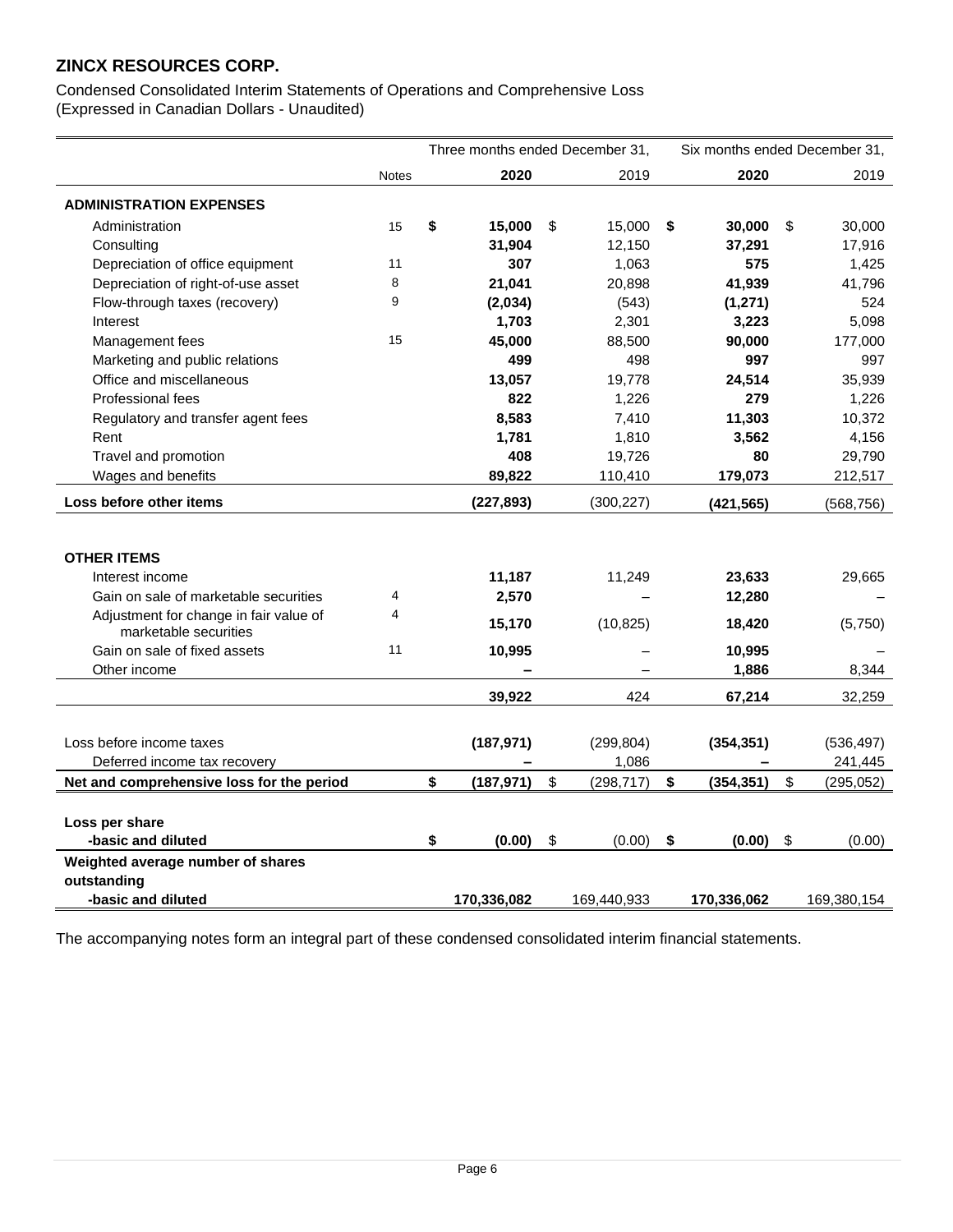Condensed Consolidated Interim Statements of Cash Flows (Expressed in Canadian Dollars - Unaudited)

|                                                                                 |              |            | Six months ended December 31, |
|---------------------------------------------------------------------------------|--------------|------------|-------------------------------|
|                                                                                 | <b>Notes</b> | 2020       | 2019                          |
| <b>CASH FLOWS FROM OPERATING ACTIVITIES</b>                                     |              |            |                               |
| Net and comprehensive income (loss) for the period<br>Items not affecting cash: | \$           | (354, 351) | \$<br>(295, 052)              |
| Depreciation of office equipment                                                | 11           | 575        | 1,425                         |
| Depreciation of the right-of-use asset                                          | 8            | 41,939     | 41,796                        |
| Interest on lease liability                                                     | 8            | 1,630      | 5,098                         |
| Accrued interest on government loan                                             | 10           | 1,592      |                               |
| Interest accrued on investments and loan receivable                             |              | (22, 335)  | (20, 986)                     |
| Gain on sale of marketable securities                                           | 4            | (12, 280)  |                               |
| Adjustment for change in fair value of marketable securities                    | 4            | (18, 420)  | 5,750                         |
| Gain on sale of fixed asset                                                     | 11           | (10, 995)  |                               |
| Deferred income tax recovery                                                    |              |            | (241, 445)                    |
| Changes in non-cash working capital items:                                      |              |            |                               |
| Receivables                                                                     |              | (1, 174)   | 189,432                       |
| Prepaid expenses                                                                |              | (12, 651)  | 15,511                        |
| Trade payables and accrued liabilities                                          |              | (4,300)    | (24, 145)                     |
| Due to related parties                                                          |              | (2,000)    |                               |
| Cash used in operating activities                                               |              | (392, 770) | (322, 616)                    |
|                                                                                 |              |            |                               |
| <b>CASH FLOWS FROM INVESTING ACTIVITIES</b>                                     |              |            |                               |
| GIC investment, net                                                             | 5            | 811,000    | 1,533,643                     |
| Proceeds from the sale of marketable securities, net                            | 4            | 38,145     |                               |
| Proceeds from sale of fixed asset                                               | 11           | 15,051     |                               |
| Equipment                                                                       | 11           | (1,010)    | (31, 999)                     |
| Exploration and evaluation asset costs                                          | 12           | (55, 927)  | (1, 364, 557)                 |
| Cash provided by (used in) investing activities                                 |              | 807,259    | 137,087                       |
| <b>CASH FLOWS FROM FINANCING ACTIVITIES</b>                                     |              |            |                               |
| Issuance of capital stock from private placement, net                           | 13           |            | 144,875                       |
| Exercise of share options and warrants                                          | 13           | 12         |                               |
| Lease payments                                                                  | 8            | (45,000)   | (45,000)                      |
| Cash used in financing activities                                               |              | (44, 988)  | 99,875                        |
| Change in cash during the period                                                |              |            |                               |
|                                                                                 |              | 369,501    | (85, 654)                     |
| Cash, beginning of period                                                       |              | 208,938    | 802,671                       |
| Cash, end of period                                                             | \$           | 578,439    | \$<br>717,017                 |

#### **Supplemental disclosure with respect to cash flows** (Note 15)

The accompanying notes form an integral part of these condensed consolidated interim financial statements.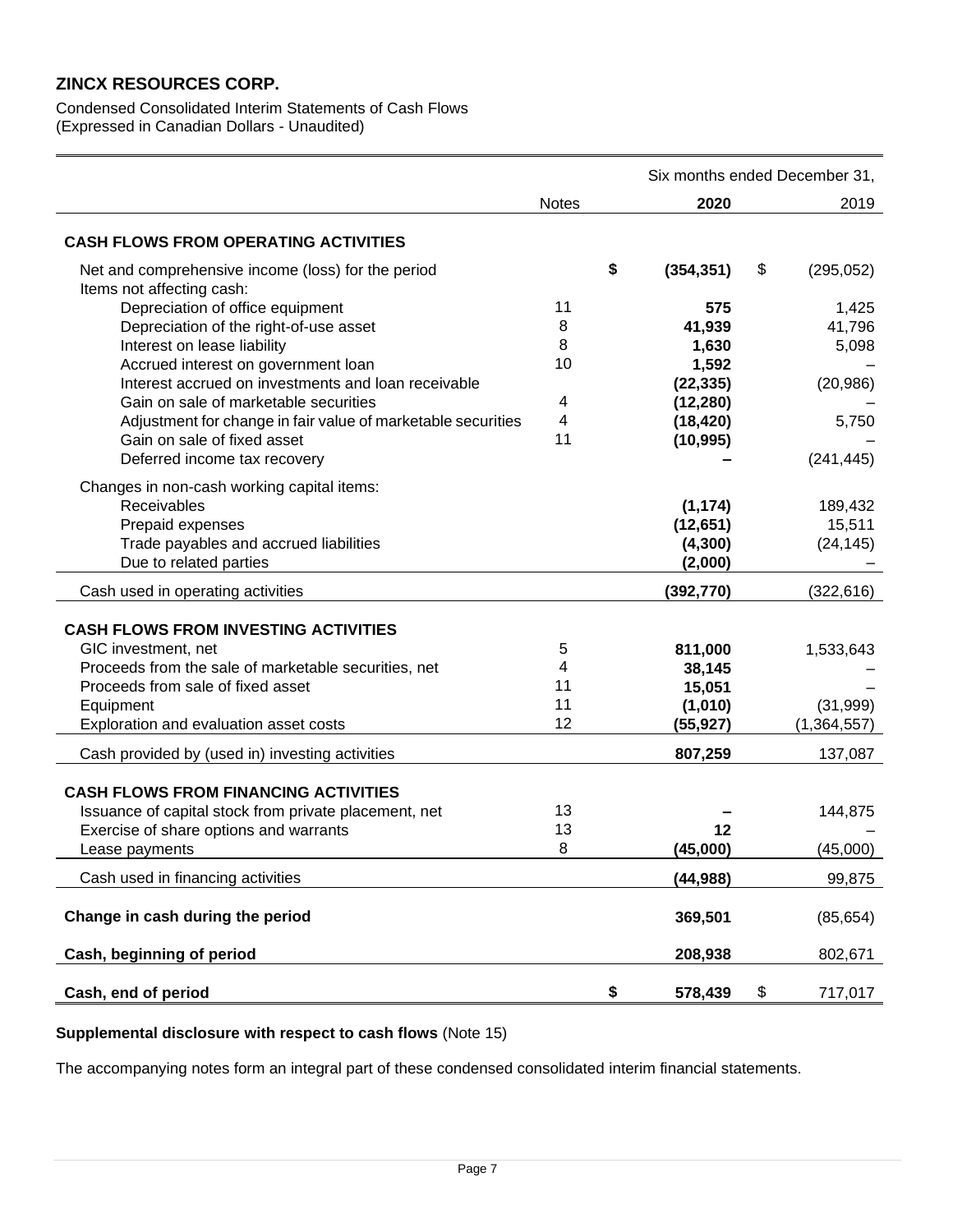Notes to Condensed Consolidated Financial Statements For the six months ended December 31, 2020 and 2019 (Expressed in Canadian Dollars - Unaudited)

## **1. NATURE AND CONTINUANCE OF OPERATIONS**

ZincX Resources Corp. (the "Company") is incorporated under the laws of the Province of British Columbia. The Company operates in one business segment, that being the exploration and evaluation of resource properties in Canada, and has not yet determined whether these properties contain ore reserves that are economically recoverable. The recoverability of the amounts shown for exploration and evaluation assets is dependent upon the existence of economically recoverable reserves, the ability of the Company to obtain necessary financing to complete their development, and upon future profitable production.

The Company's shares trade on the TSX Venture Exchange ("TSX-V") under the symbol ZNX.

The Company's head office and principal address is Suite 2050-1055 West Georgia Street, PO Box 11121, Royal Centre, Vancouver, BC V6E 3P3. The registered and records office is Suite 400, 725 Granville Street, Vancouver, BC, V7Y 1G5.

These condensed consolidated interim financial statements have been prepared on a going concern basis, which presumes that the Company will be able to realize its assets and discharge its liabilities in the normal course of business for the foreseeable future. The Company has incurred losses since its inception and the ability of the Company to continue as a going-concern depends upon its ability to raise adequate financing and to commence profitable operations in the future.

While the Company has been successful in obtaining its required financing in the past, mainly through the issuance of equity capital, there is no assurance that such financing will be available or be available on favorable terms. An inability to raise additional financing may impact the future assessment of the Company as a going concern. The condensed consolidated interim financial statements do not include adjustments to amounts and classifications of assets and liabilities that might be necessary should the Company be unable to continue operations.

In March 2020, the World Health Organization declared coronavirus COVID-19 a global pandemic. This contagious disease outbreak, which has continued to spread, and any related adverse public health developments, has adversely affected workforces, economies, and financial markets globally, potentially leading to an economic downturn. While the impact of COVID-19 is expected to be temporary, the current circumstances are dynamic and the impacts of COVID-19 on business operations cannot be reasonably estimated at this time. There can be no assurance that the Company will not be impacted by adverse consequences that may be brought about by the pandemic's impact on its business, results of operations, financial position and cash flows in the future.

At December 31, 2020, the Company has a positive working capital position of \$731,961 (June 30, 2020 - \$1,180,382). Management believes the Company has sufficient working capital to maintain its operations for the next fiscal year.

These financial statements were authorized for issue on February 26, 2021 by the directors of the Company.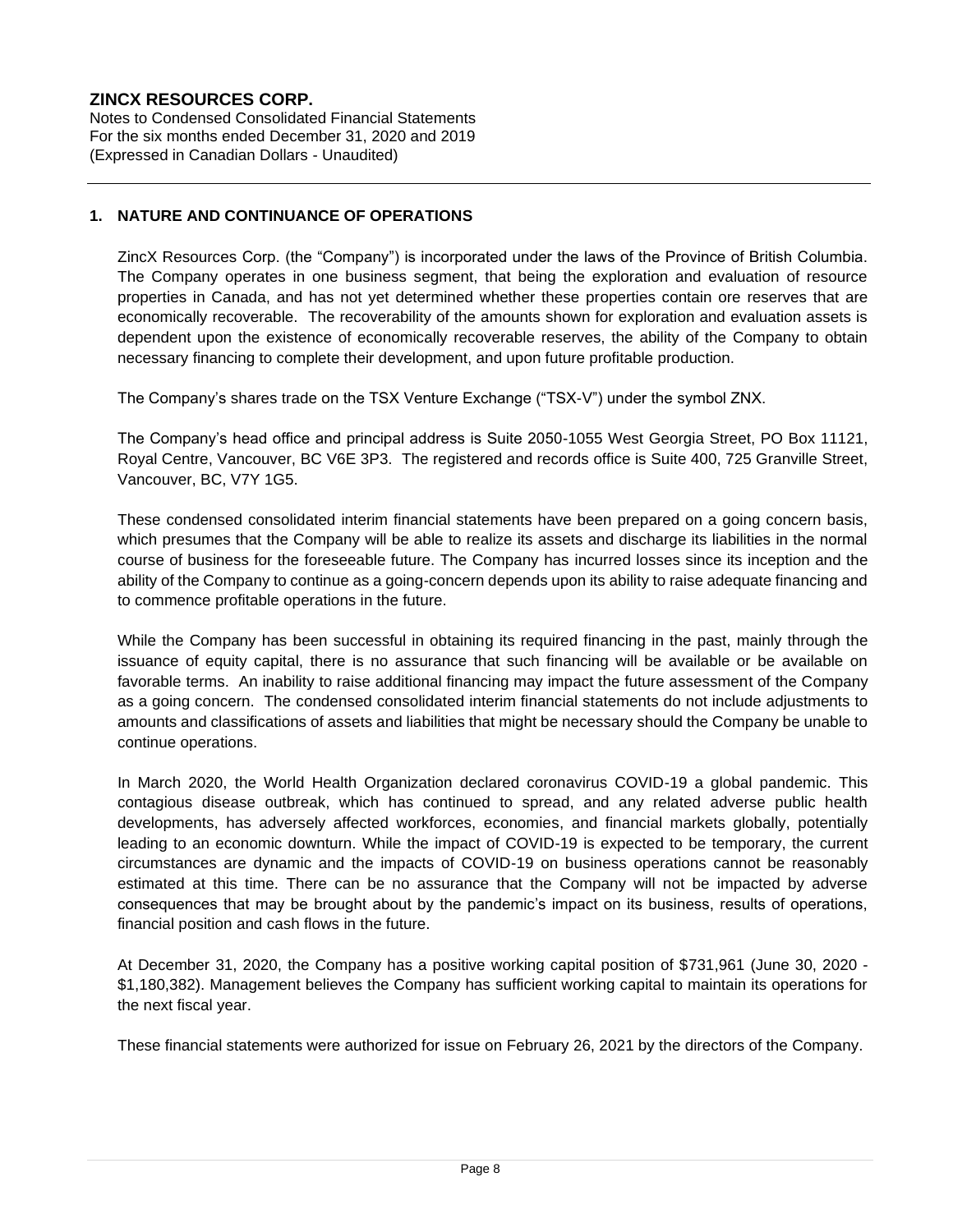Notes to Condensed Consolidated Financial Statements For the six months ended December 31, 2020 and 2019 (Expressed in Canadian Dollars - Unaudited)

#### **2. SIGNIFICANT ACCOUNTING POLICIES AND BASIS OF PREPARATION**

#### *Statement of compliance*

These condensed consolidated interim financial statements, including comparatives, have been prepared in accordance with International Financial Reporting Standards ("IFRS") as issued by the International Accounting Standards Board ("IASB") and Interpretations issued by the International Financial Reporting Interpretations Committee ("IFRIC").

#### *Basis of preparation*

These condensed consolidated interim financial statements of the Company have been prepared on an accrual basis except for certain cash flow information, and are based on historical costs, except for certain financial instruments classified as financial instruments at fair value through profit and loss, which are stated at their fair value. The consolidated financial statements are presented in Canadian dollars, which is also the functional currency of the Company and its subsidiary unless otherwise noted.

#### *Principles of consolidation*

These condensed consolidated interim financial statements include amounts of the Company and its wholly owned subsidiary Ecstall Mining Corp. ("Ecstall"), a company incorporated under the laws of the Province of British Columbia and engaged in the exploration and evaluation of resource properties.

Subsidiaries are corporations in which the Company is able to control the financial operating, investing and financing activities and policies, which is the authority usually connected with holding majority voting rights. The consolidated financial statements include the accounts of the Company and its controlled entity from the date on which control was acquired. Ecstall uses the same reporting period and the same accounting policies as the Company.

All inter-entity balances and transactions, including unrealized profits and losses arising from inter-company transactions, have been eliminated in full on consolidation.

These condensed consolidated interim financial statements have been prepared using accounting policies consistent with those used in the Company's annual financial statements for the year ended June 30, 2020. It is, therefore, recommended that these condensed interim financial statements be read in conjunction with the Company's audited consolidated financial statements for the year ended June 30, 2020.

## **3. RECEIVABLES**

|                              | December 31, 2020 |       |   | June 30, 2020 |
|------------------------------|-------------------|-------|---|---------------|
| Government Sales Tax credits | S                 | 8.517 |   | 8.348         |
| Accrued interest (Note 7)    |                   | 1.320 |   | 315           |
|                              | S                 | 9.837 | S | 8,663         |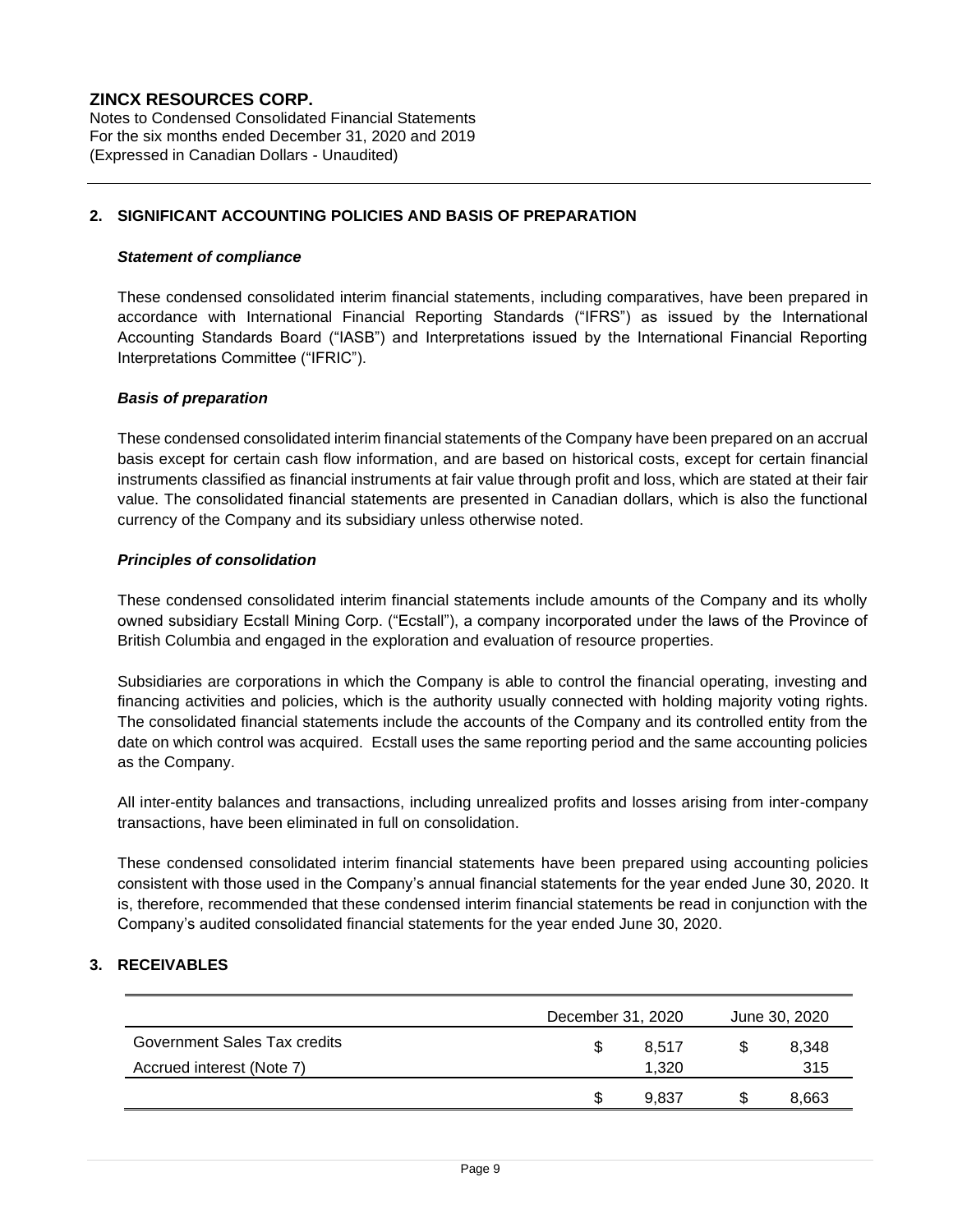Notes to Condensed Consolidated Financial Statements For the six months ended December 31, 2020 and 2019 (Expressed in Canadian Dollars - Unaudited)

#### **3. RECEIVABLES** (cont'd)

The Company anticipates full recovery of its receivables and, therefore, no impairment has been recorded against these amounts.

## **4. MARKETABLE SECURITIES**

Marketable securities consist of common shares of public companies that are measured at fair value, which is determined using quoted closing prices of the shares on the exchange where they are listed, at the end of each reporting period. Effective July 1, 2018, pursuant to adoption of IFRS 9, a change in fair value of the marketable securities is included in profit and loss for the period.

The Company's marketable securities transactions are as follows:

|                                    |    | December 31, 2020 | June 30, 2020 |          |  |
|------------------------------------|----|-------------------|---------------|----------|--|
| Common shares of public companies: |    |                   |               |          |  |
| Fair value, beginning of period    | \$ | 33.625            | \$            | 41,875   |  |
| Proceeds from sales                |    | (38, 145)         |               |          |  |
| Realized gain on sales             |    | 12,280            |               |          |  |
| Unrealized gain                    |    | 18.420            |               | (8, 250) |  |
| Fair value, end of period          | S  | 26,180            | S             | 33,625   |  |

## **5. INVESTMENTS**

Investments consist of highly liquid Canadian dollar denominated non-redeemable guaranteed investment certificates ("GIC") yielding an average fixed interest rate of 1.7% to 2.38%per annum with maturity dates within one year. The investments are classified as "fair value through profit or loss" financial assets. The counterparty is a financial institution.

At December 31, 2020, the Company held GIC investments with total principal amount of \$1,612,000 (June 30, 2020 - \$2,412,000) and accrued interest of \$27,378 (June 30, 2020 - \$16,043).

During the six months ended December 31, 2020, the Company redeemed a net of \$800,000 (2019 - \$1,503,768) of its GIC investments and received an aggregate interest of \$11,000 (2019 - \$29,876) from the redemption of the GIC investments.

## **6. OTHER ASSETS**

Other assets comprise of reclamation bonds totaling \$332,500 (June 30, 2020 – \$332,500) posted as security deposits with the Government of British Columbia in relation to the Akie and Kechika Regional properties. The reclamation bonds are deposited in GICs through a financial institution and earn an average annual variable interest rate of approximately prime minus 1.85% with a minimum of 0.25% and reinvested on an annual basis immediately at maturity. Interest accrued on the GICs is included in receivables (Note 3).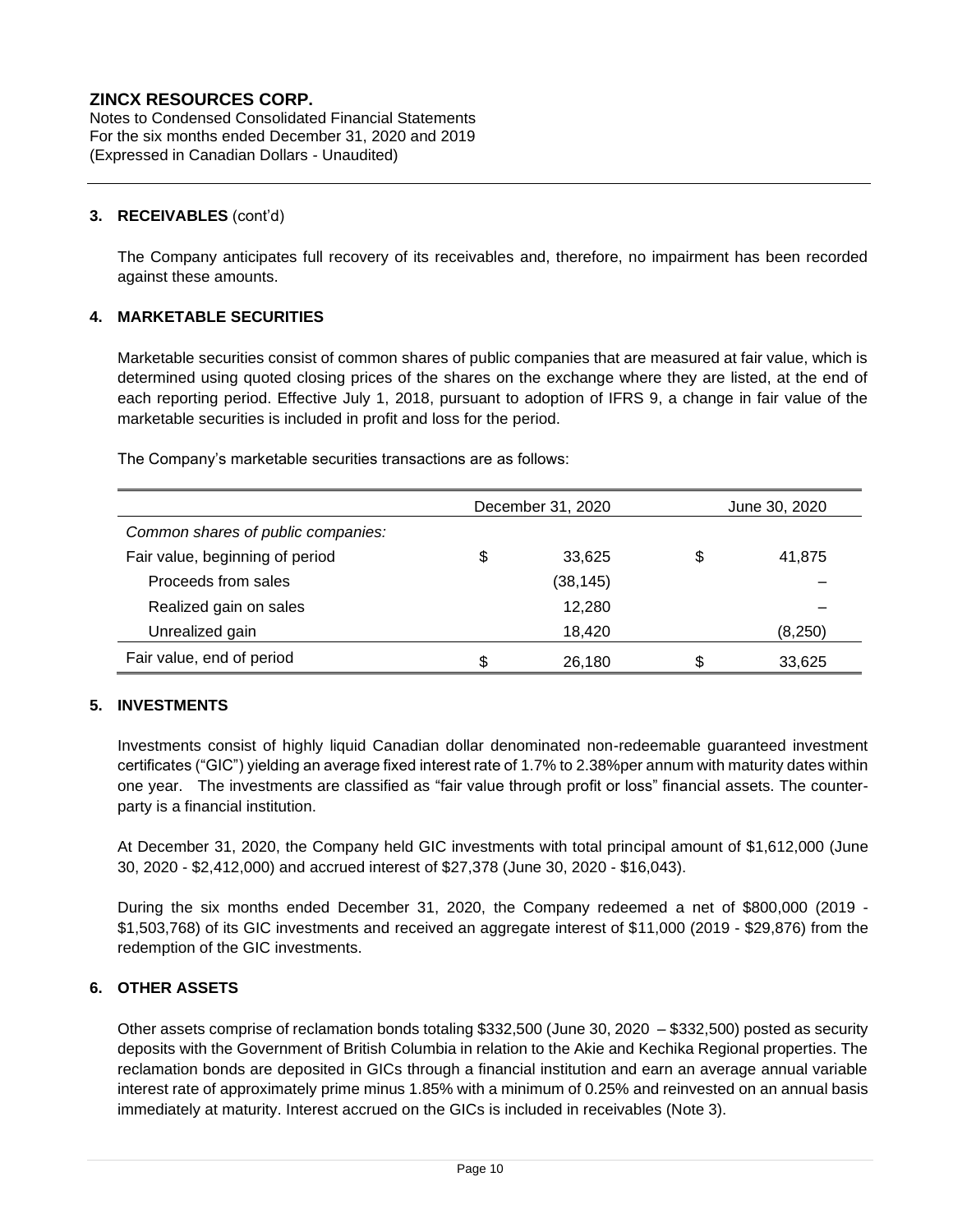Notes to Condensed Consolidated Financial Statements For the six months ended December 31, 2020 and 2019 (Expressed in Canadian Dollars - Unaudited)

|                             |    | December 31, 2020 | June 30, 2020 |        |  |
|-----------------------------|----|-------------------|---------------|--------|--|
| <b>Exploration payables</b> | \$ | 891               |               | 893    |  |
| Other trade payables        |    | 22,104            |               | 25,007 |  |
| Accrued liabilities         |    | 40,000            |               | 41,399 |  |
|                             | S  | 62,995            |               | 67,299 |  |

## **7. TRADE PAYABLES AND ACCRUED LIABILITIES**

#### **8. RIGHT-OF-USE ASSET AND LEASE LIABILITY**

On December 1, 2010, the Company entered into a sublease agreement with a company for its corporate office located in Vancouver, B.C. for a period of 10 years, expiring November 30, 2020, amended effective April 1, 2015, for a monthly rent of \$7,500 plus applicable taxes. On December 1, 2020, the Company entered into a new sublease agreement with the same company for its corporate office for a year, expiring November 30, 2021, for a monthly rent of \$7,500 plus applicable taxes.

Effective July 1, 2019, the Company adopted IFRS 16 and recognized a lease liability of \$118,422 and a corresponding right-of use asset in relation to its office lease. The lease liability was measured at the present value of the remaining lease payments, discounted using the lessee's incremental borrowing rate. On December 1, 2020, \$85,309 in lease liability and right-of-use asset were recognized in relation to its new office sublease agreement.

The following table presents the right-of-use asset for the Company:

| Right-of-use asset, July 1, 2019      | \$<br>118,422 |
|---------------------------------------|---------------|
| Depreciation                          | (41, 796)     |
| Right-of-use asset, December 31, 2019 | 76,626        |
| Depreciation                          | (41, 796)     |
| Right-of-use asset, June 30, 2020     | 34,830        |
| Addition                              | 85,309        |
| Depreciation                          | (41,939)      |
| Right-of-use asset, December 31, 2020 | 78,200        |

Depreciation is recognized on a straight line basis over the remaining lease term.

During the six months ended December 31, 2020, the Company also recognized interest expense of \$1,630 (2019 - \$5,098) on lease liability according to IFRS 16 requirements. Cash payments related to the office lease were \$45,000 (2019 - \$45,000).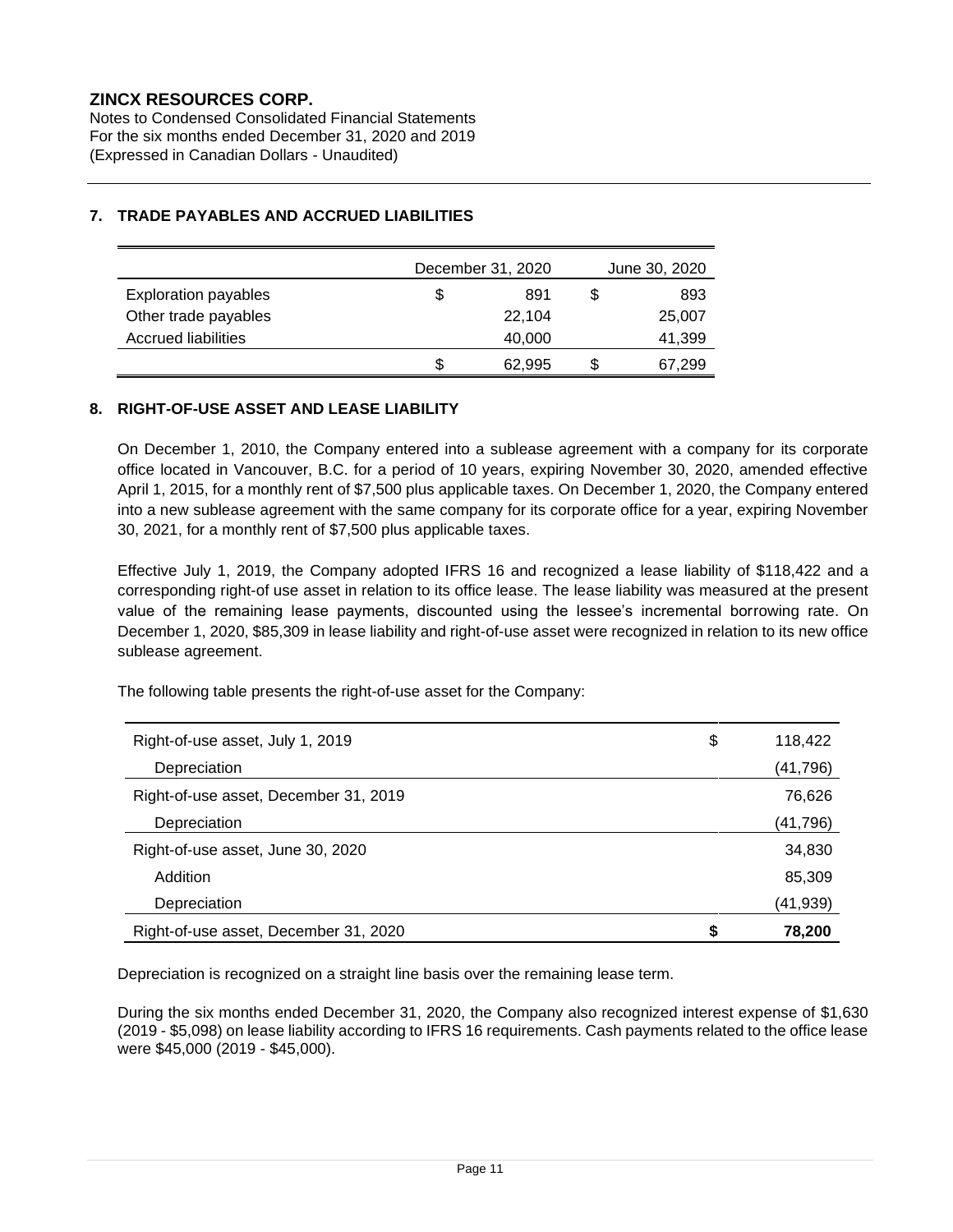Notes to Condensed Consolidated Financial Statements For the six months ended December 31, 2020 and 2019 (Expressed in Canadian Dollars - Unaudited)

## **8. RIGHT-OF-USE ASSET AND LEASE LIABILITY** (cont'd)

The reconciliation of lease liability is presented in the table below:

| Lease commitments, June 30, 2019                        | \$<br>127,500 |
|---------------------------------------------------------|---------------|
| Effect of discounting (10% rate) on adoption of IFRS 16 | (9,078)       |
| Lease liability, July 1, 2019                           | 118,422       |
| Interest expense                                        | 5,098         |
| Lease payments                                          | (45,000)      |
| Lease liability, December 31, 2019                      | 78,520        |
| Interest expense                                        | 3,061         |
| Lease payments                                          | (45,000)      |
| Lease liability, June 30, 2020                          | 36,580        |
| Additions                                               | 90,000        |
| Effect of discounting (10% rate) on adoption of IFRS 16 | (4,690)       |
| Interest expense                                        | 1,630         |
| Lease payments                                          | (45,000)      |
| Lease liability, December 31, 2020                      | \$<br>78,520  |
| Current                                                 | \$<br>78.520  |

Costs related to the short-term offsite storage leases of \$3,562 (2019 - \$4,156) were expensed.

## **9. FLOW-THROUGH PREMIUM LIABILITY**

|                              | December 31, 2020 |        | June 30, 2020 |            |  |
|------------------------------|-------------------|--------|---------------|------------|--|
| Balance, beginning of period |                   | 29.992 | S             | 241,445    |  |
| Recorded                     |                   |        |               | 29.992     |  |
| Amortized                    |                   |        |               | (241, 445) |  |
| Balance, end of period       |                   | 29.992 | \$            | 29.992     |  |

In December 2019, the Company completed a flow-through private placements issuing an aggregate of 1,016,666 flow-through shares (Note 13(b)) at a price of \$0.15 per share for gross proceeds of \$152,500. The Company recorded a flow-through liability of \$29,992 in connection with the flow-through private placements, which was calculated based on an estimated premium of approximately \$0.029 per flow-through share issued.

As at December 31, 2020, the Company has not incurred qualifying exploration expenditures with respect to its 2019 flow-through commitments. The Company has fully renounced exploration expenditures of \$152,500 to the flow-through subscribers for calendar 2019 using the "look back" rule for income tax purposes and is required to incur the qualified exploration expenditures by December 31, 2020. In response to difficulties to accessing the field due to COVID-19, the government released a drafted legislation to extend the timelines for spending the qualified exploration expenditure by 12 months, and Part XII.6 tax adjusted accordingly. Although the drafted legislation has not yet been passed into law, the drafted legislation is expected to be passed as proposed, and Canada Revenue Agency recommends filing tax returns based on the draft legislation.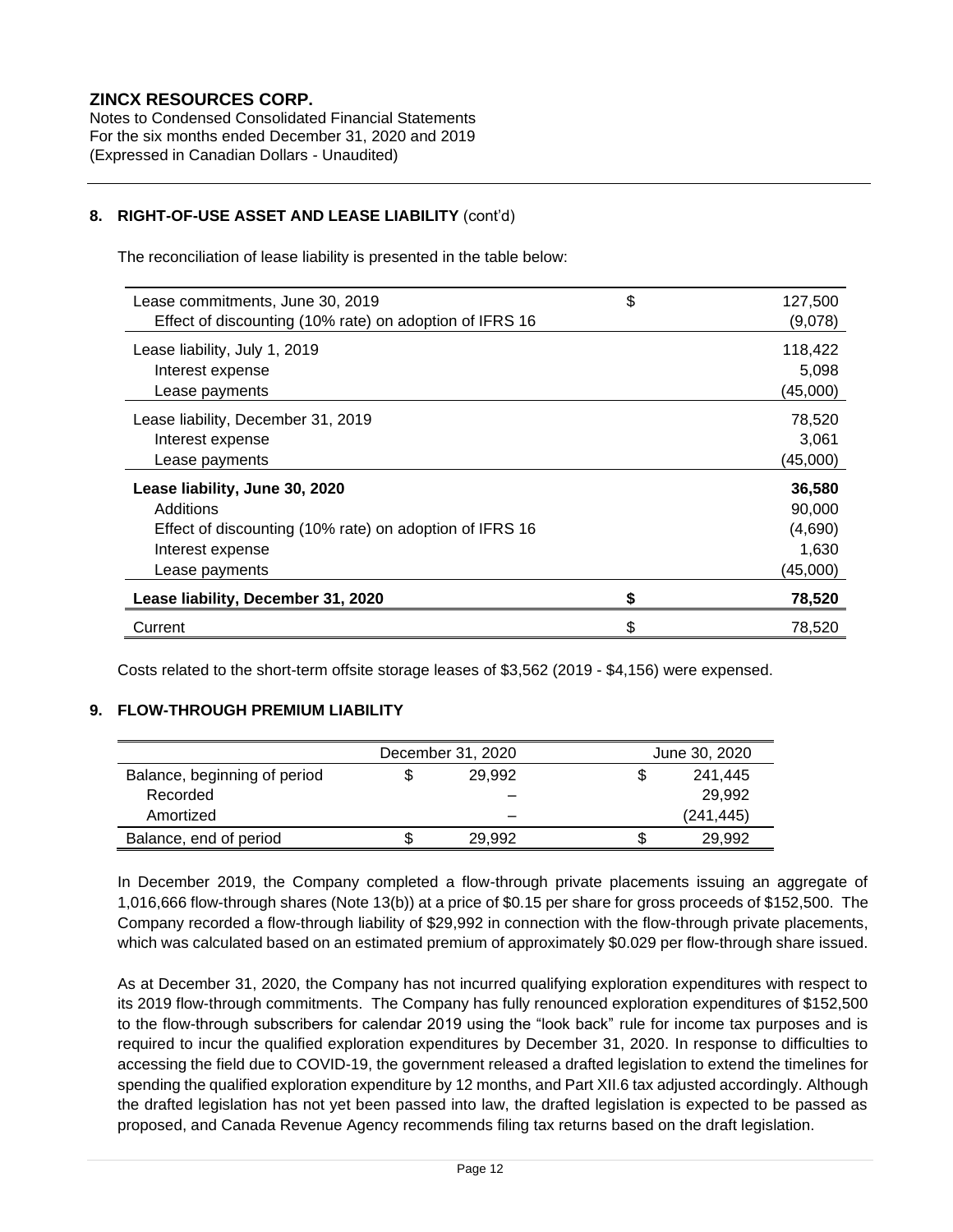Notes to Condensed Consolidated Financial Statements For the six months ended December 31, 2020 and 2019 (Expressed in Canadian Dollars - Unaudited)

## **9. FLOW-THROUGH PREMIUM LIABILITY** (cont'd)

The flow-through premium liability does not represent a cash liability to the Company, and is to be fully amortized to the statement of operations and comprehensive loss pro-rata with the amount of qualifying flowthrough expenditures incurred. The flow-through agreements require the Company to renounce certain deductions for Canadian exploration expenditures incurred on the Company's resource properties.

When the Company uses the "look-back" rule to renounce exploration expenditures to investors before the Company actually incurs them, the Company is liable for the flow-through Part XII.6 tax ("FT Tax"). The FT Tax related to the 2019 flow-through renunciations is payable on or before February 28, 2022 as provided by the Minister of Finance's draft legislation proposed in July 2020 to support and protect the mining sector during the COVID-19 pandemic. The reconciliations of the accrued and paid 2019 FT Tax for the period ended December 31, 2020 and for the year ended June 30, 2020 are as follows:

|                              | December 31, 2020 | June 30, 2020 |          |
|------------------------------|-------------------|---------------|----------|
| Balance, beginning of period |                   | 1.271         | 10.451   |
| Accrued (recovery)           |                   | (1,271)       | 1.795    |
| FT Tax paid                  |                   |               | (10,975) |
| Balance, end of period       |                   |               | 1.271    |

#### **10. CEBA LOAN**

On April 30, 2020, the Company received the Canada Emergency Business Account ("CEBA") loan which is an interest-free loan to cover operating costs. The CEBA loan was launched by the government of Canada to support businesses by providing financing for their expenses that cannot be avoided or deferred, and assisting businesses for successful relaunch when the economy recovers from COVID-19. Repaying the balance of the loan on or before December 31, 2022 will result in a loan forgiveness of \$10,000.

Pursuant to IAS 20 *Accounting for Government Grants and Disclosure of Government Assistance*, the benefit of a government loan at below-market rate is treated as a government grant and measured in accordance with IFRS 9 *Financial Instruments:* the benefit of below-market rate shall be measured as the difference between initial carrying value of the loan (being the present value of a similar loan at market rates) and the proceeds received. The Company has estimated the initial carrying value of the CEBA Loan at \$30,671, using a discount rate of 10%, which was the estimated rate for a similar loan without interest-free component. The difference of \$9,329 will be accredited to the loan liability over the term of the CEBA Loan and offset to other income on the statement of loss and comprehensive loss.

|                              | December 31, 2020 | June 30, 2020 |
|------------------------------|-------------------|---------------|
| Balance, beginning of period | 31,184            |               |
| Loan received                |                   | 40,000        |
| Interest free benefit        |                   | (9,329)       |
| Finance expense              | 1.592             | 513           |
| Balance, end of period       | 32.776            | 31.184        |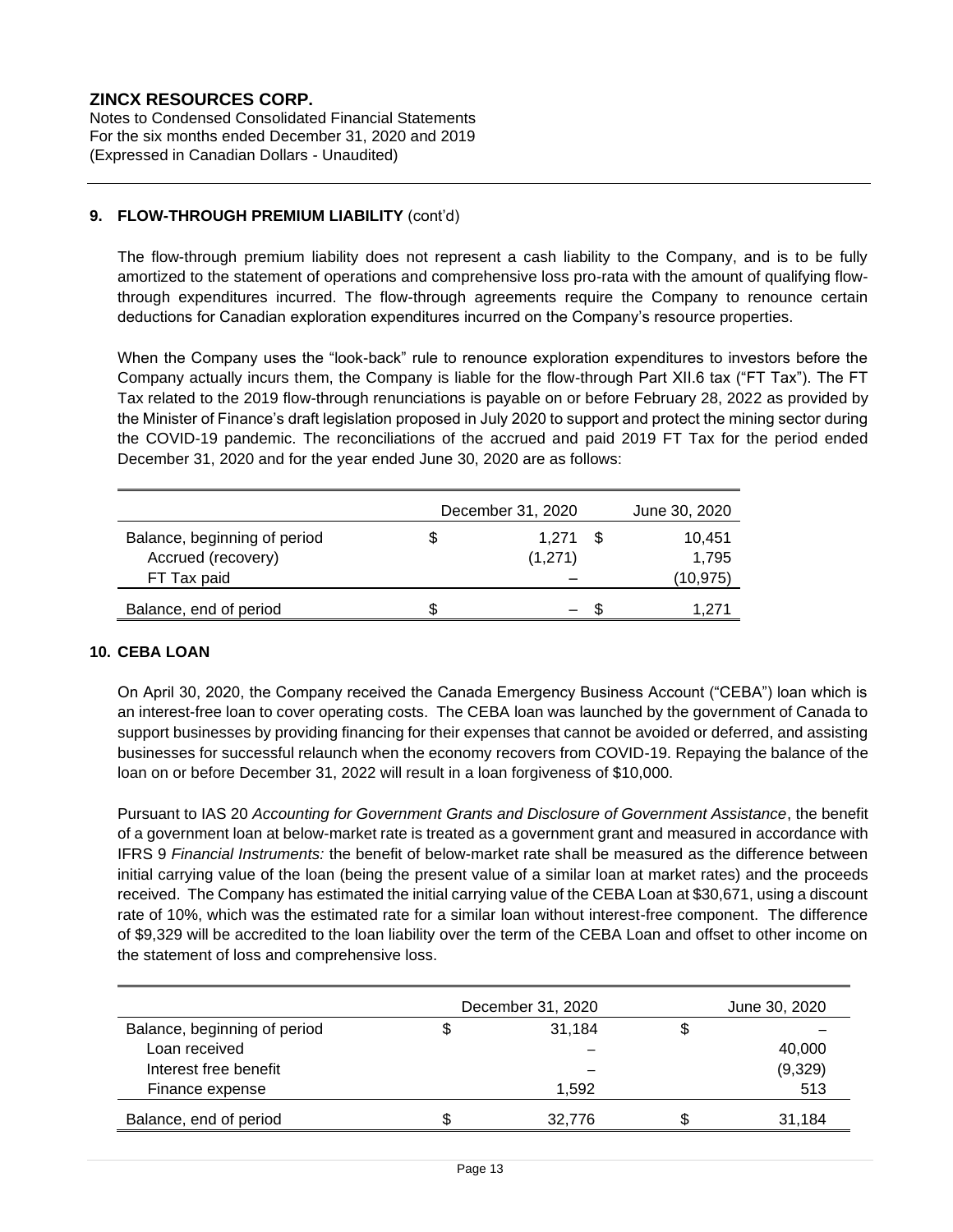Notes to Condensed Consolidated Interim Financial Statements For the six months ended December 31, 2020 and 2019 (Expressed in Canadian Dollars - Unaudited)

## **11. EQUIPMENT**

|                                  | Computers<br>and software | Office<br>equipment and<br>furniture | License <sup>(1)</sup>            | Vehicle <sup>(1)</sup>         | Camp<br>equipment and<br>fixtures <sup>(1)</sup> | Camp structures<br>and upgrades <sup>(1)</sup> | Total         |
|----------------------------------|---------------------------|--------------------------------------|-----------------------------------|--------------------------------|--------------------------------------------------|------------------------------------------------|---------------|
| Cost:                            |                           |                                      |                                   |                                |                                                  |                                                |               |
| At June 30, 2019                 | \$12,820                  | \$<br>22,065                         | \$<br>37,835                      | \$<br>37,026                   | \$<br>375,254                                    | \$<br>654,554                                  | \$1,139,554   |
| Acquisition                      |                           | 1,157                                | 1,091                             | 5,626                          | 25,216                                           |                                                | 33,090        |
| Disposal                         |                           | (1, 474)                             |                                   |                                |                                                  |                                                | (1, 474)      |
| At June 30, 2020                 | 12,820                    | 21,748                               | 38,926                            | 42,652                         | 400,470                                          | 654,554                                        | 1,171,170     |
| Acquisition                      | 1,010                     |                                      |                                   |                                |                                                  |                                                | 1,010         |
| Disposal                         |                           |                                      | $\overbrace{\phantom{123221111}}$ | (42, 652)                      |                                                  |                                                | (42, 652)     |
| At December 31, 2020             | \$13,830                  | \$<br>21,748                         | \$<br>38,926                      | \$                             | \$<br>400,470                                    | \$<br>654,554                                  | \$1,129,528   |
| <b>Accumulated depreciation:</b> |                           |                                      |                                   |                                |                                                  |                                                |               |
| At June 30, 2019                 | \$<br>12,592              | \$<br>15,515                         | \$<br>34,842                      | \$<br>35,340                   | \$<br>289,422                                    | \$<br>554,500                                  | \$<br>942,211 |
| Depreciation                     | 228                       | 2,393                                | 1,771                             | 2,820                          | 30,195                                           | 25,082                                         | 62,489        |
| Disposal                         |                           | (1, 474)                             |                                   |                                |                                                  |                                                | (1, 474)      |
| At June 30, 2020                 | 12,820                    | 16,434                               | 36,613                            | 38,160                         | 319,617                                          | 579,582                                        | 1,003,226     |
| Depreciation                     | 39                        | 536                                  | 641                               | 436                            | 10,296                                           | 9,448                                          | 21,396        |
| Disposal                         | $\qquad \qquad -$         |                                      | $\qquad \qquad -$                 | (38, 596)                      |                                                  |                                                | (38, 596)     |
| At December 31, 2020             | \$12,859                  | \$<br>16,970                         | \$<br>37,254                      | \$<br>$\qquad \qquad -$        | \$<br>329,913                                    | \$<br>589,030                                  | \$<br>986,026 |
| Net book value:                  |                           |                                      |                                   |                                |                                                  |                                                |               |
| At June 30, 2020                 | \$                        | \$<br>5,314                          | \$<br>2,313                       | \$<br>4,492                    | \$<br>80,853                                     | \$<br>74,972                                   | \$<br>167,944 |
| At December 31, 2020             | \$<br>971                 | \$<br>4,778                          | \$<br>1,672                       | \$<br>$\overline{\phantom{0}}$ | \$<br>70,557                                     | \$<br>65,524                                   | \$<br>143,502 |

(1) License, vehicles, camp equipment and fixtures and camp upgrades are used for exploration and evaluation activities. Depreciation for these items of \$20,821 for the six months ended December 31, 2020 (2019 - \$29,055) has been capitalized to exploration and evaluation assets (Note 12). Depreciation of the remaining items of \$575 (2019 - \$1,425) has been expensed. During the six months ended December 31, 2020, the Company sold a Vehicle for net proceeds of \$15,051, which had a carrying value of \$4,056, resulting in a gain of \$10,995.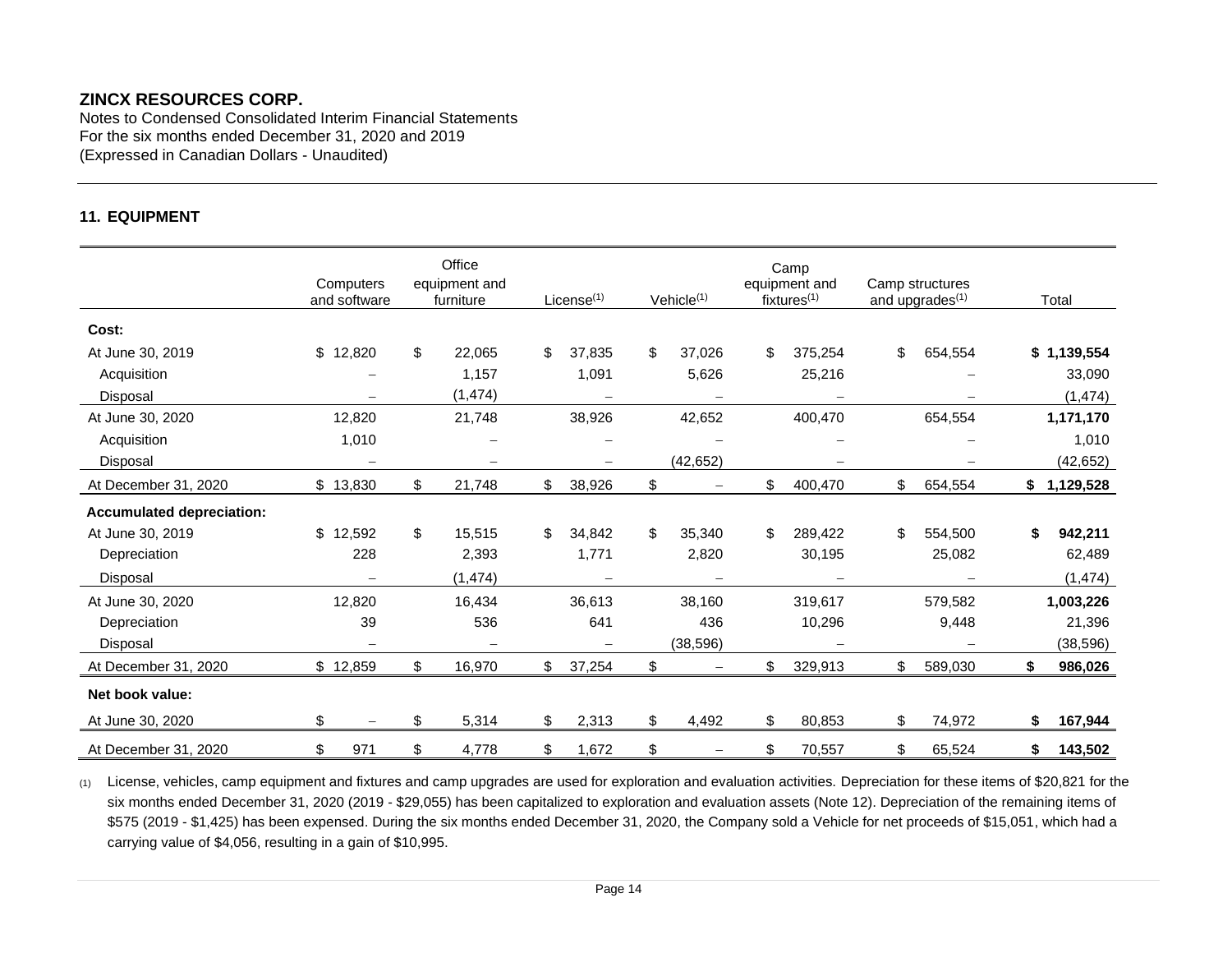Notes to Condensed Consolidated Financial Statements For the six months ended December 31, 2020 and 2019 (Expressed in Canadian Dollars - Unaudited)

## **12. EXPLORATION AND EVALUATION ASSETS**

Title to exploration and evaluation assets involves certain inherent risks due to the difficulties of determining the validity of certain claims as well as the potential for problems arising from the frequently ambiguous conveyancing history characteristic of many resource claims. The Company has investigated title to all of its exploration and evaluation assets and, to the best of its knowledge, title to all of its claims are in good standing.

## **Akie Property, British Columbia**

The Akie property is the Company's flagship exploration project and is host to the Cardiac Creek SEDEX Zn-Pb-Ag deposit. The Company owns a 100% interest in the Akie property, which resulted from Company expenditures and the acquisition of Ecstall Mining Corporation.

## **Kechika Regional project, British Columbia**

The Kechika Regional project, represented by a series of contiguous property blocks including Pie and Mt. Alcock, extends northwest from the Akie property. The Company owns a 100% interest in these properties, which were acquired during fiscal 2007 and 2008, including the acquisition of Ecstall. The interest in the Mt. Alcock property is subject to a 1.0 % net smelter royalty.

In September 2013, the Company entered into an option agreement (the "Agreement') with Teck Resources Limited ("Teck") pursuant to which Teck could acquire up to a 70% interest in the Company's Pie, Cirque East and Yuen properties (the "Property"), three of the 10 regional properties that make up the Kechika Regional Project, on or before September 30, 2019.

In December 2017, Teck and Korea Zinc completed the requirements of the First Option to earn a 51% interest in the Property

In January 2018, Teck and Korea Zinc informed the Company that they would not be proceeding with the Second Option to earn an additional 19% interest in the Property. According to the terms of the Agreement, the parties will continue exploration of the Property under a Joint Venture arrangement on the 49%-51% basis, with Teck acting as the operator.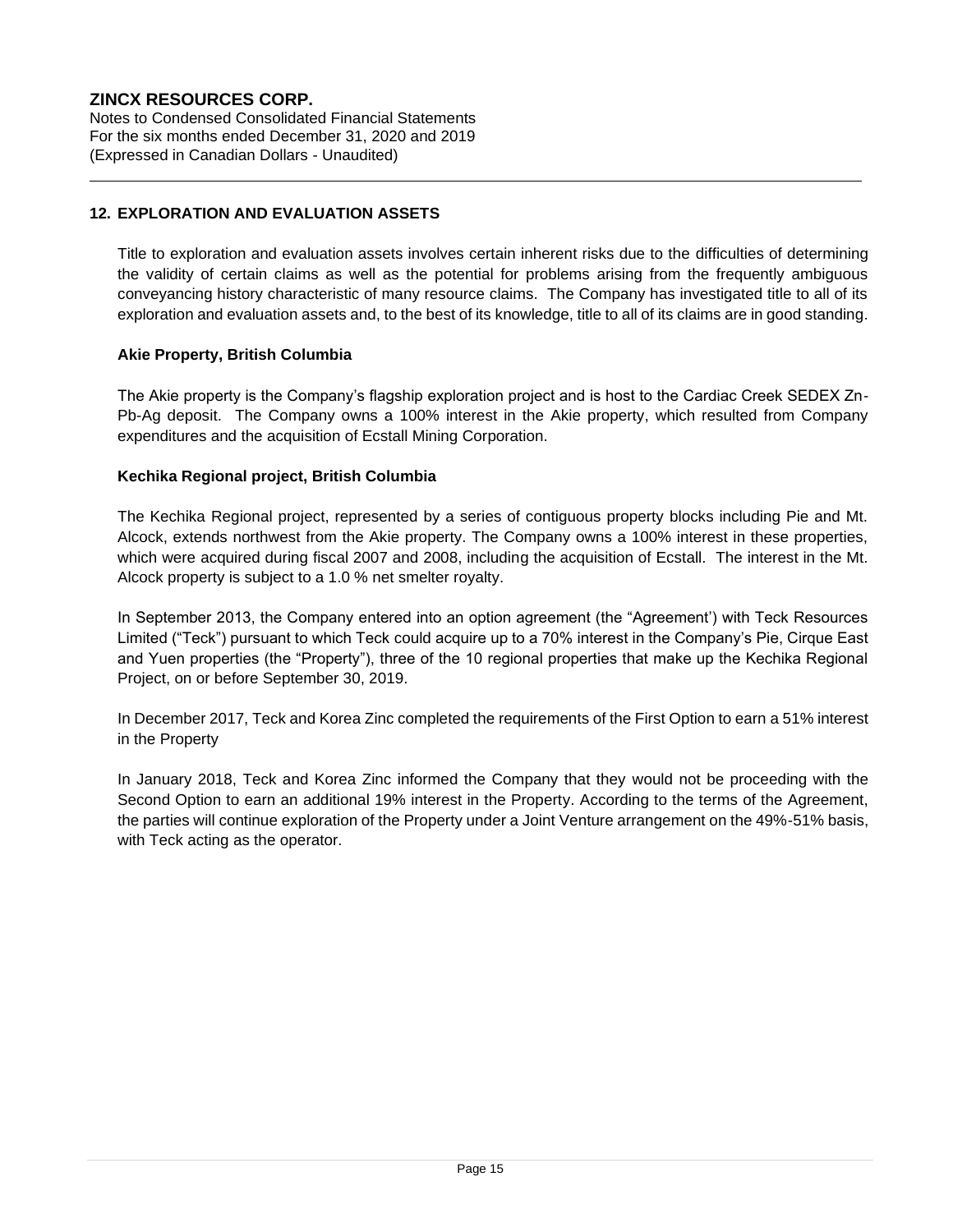Notes to Condensed Consolidated Financial Statements For the six months ended December 31, 2020 and 2019 (Expressed in Canadian Dollars - Unaudited)

## **12. EXPLORATION AND EVALUATION ASSETS** (cont'd)

Summary of exploration expenditures incurred on various properties:

|                                                                      | <b>Akie Property</b> | Kechika<br>Regional | <b>Total</b> |            |
|----------------------------------------------------------------------|----------------------|---------------------|--------------|------------|
| <b>Acquisition Costs:</b><br>Balance, June 30, and December 31, 2020 | \$<br>24,165,241     | \$<br>192,768       | S.           | 24,358,009 |
| <b>Deferred exploration costs:</b>                                   |                      |                     |              |            |
| <b>Balance, June 30, 2019</b>                                        | \$<br>46,122,514     | \$<br>4,368,025     | \$           | 50,490,539 |
| Camp equipment, depreciation                                         | 59,868               |                     |              | 59,868     |
| Drilling                                                             | 761,950              |                     |              | 761,950    |
| Geology                                                              | 108,948              |                     |              | 108,948    |
| Community consultants                                                | 151,848              |                     |              | 151,848    |
| Environmental studies and permit compliance                          | 43,723               |                     |              | 43,723     |
| <b>METC</b> recoverable                                              | (197, 861)           |                     |              | (197, 861) |
| <b>Balance, June 30, 2020</b>                                        | 47,050,990           | 4,368,025           |              | 51,419,015 |
| Camp equipment, depreciation (Note 11)                               | 20,821               |                     |              | 20,821     |
| Geology                                                              | 47,331               |                     |              | 47,331     |
| Environmental studies and permit compliance                          | 8,443                |                     |              | 8,443      |
| Other                                                                | 152                  |                     |              | 152        |
| Balance, December 31, 2020                                           | \$<br>47,127,737     | \$<br>4,368,025     | \$           | 51,495,762 |
|                                                                      |                      |                     |              |            |
| <b>Total, June 30, 2020</b>                                          | \$<br>71,216,231     | \$<br>4,560,793     | \$           | 75,777,024 |
| Total, December 31, 2020                                             | \$<br>71,292,978     | \$<br>4,560,793     | \$           | 75,853,771 |

The Company applies for the 20% British Columbia METC and the enhanced tax credit of an additional 10% for Mountain Pine Beetle affected areas, on qualified mining exploration costs incurred. During the period ended December 31, 2020, the Company did not receive BC METC compared to \$197,861 received for the year ended June 30, 2020 for its fiscal 2018 and 2019 exploration expenditures above the amounts renounced under its flow-through commitments.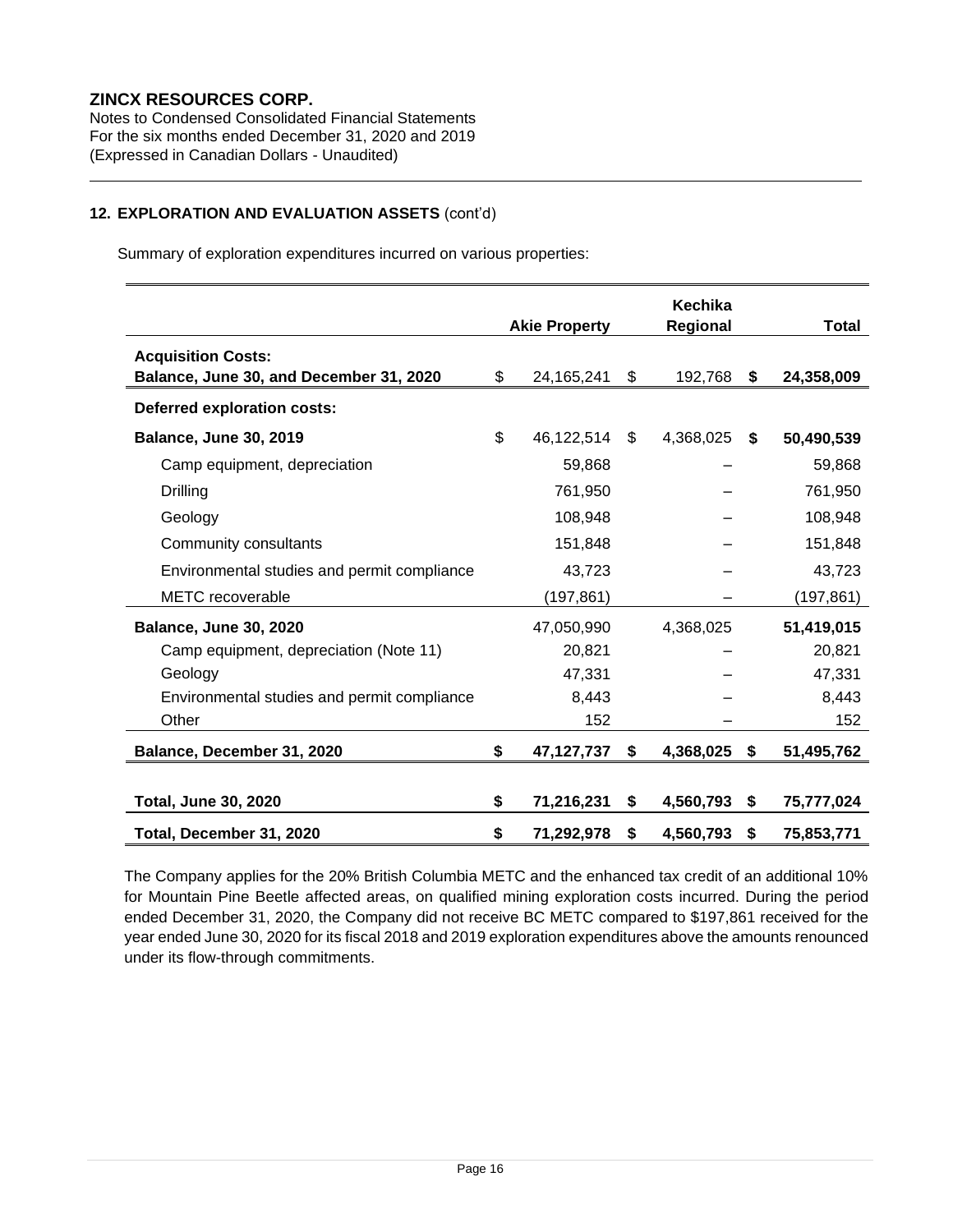Notes to Condensed Consolidated Financial Statements For the six months ended December 31, 2020 and 2019 (Expressed in Canadian Dollars - Unaudited)

#### **13. CAPITAL STOCK AND RESERVES**

#### **(a) Authorized**

Unlimited common shares without par value

#### **(b) Issued and outstanding**

During the six months ended December 31, 2020, 100 common shares were issued pursuant to the exercise of 100 stock options at an average price of \$0.12 per share for total proceeds of \$12. In addition, a reallocation of \$5 from reserves to capital stock was recorded on the exercise of these options. This amount constitutes the fair value of options recorded at the re-priced date.

During the year ended June 30, 2020, the Company completed a flow-through private placement of 1,016,666 flow-through shares at a price of \$0.15 per share for gross proceeds of \$152,500. The Company paid cash finder's fee of \$7,625 in connection with the private placement. A flow-through premium liability of \$29,992 was recorded in connection with this private placement, which was calculated based on an estimated premium of approximately \$0.029 per flow-through share issued (Note 9);

#### **(c) Share options**

The Company adopted a 20% fixed share option plan whereby the Company had reserved 33,774,275 common shares under the plan. The term of any options granted under the plan is fixed by the Board of Directors and may not exceed ten years from date of grant.

The number of options granted to a consultant in a 12 month period must not exceed 2% of the issued shares of the Issuer from the date of grant. Options issued to consultants performing investor relations activities must vest in stages over 12 months with no more than 1/4 of the options vesting in any three month period. Share options granted to directors, officers and employees of the Company vest immediately.

|                                | Options       | <b>Weighted Average</b> |
|--------------------------------|---------------|-------------------------|
|                                | Outstanding   | <b>Exercise Price</b>   |
| Outstanding, June 30, 2019     | 10,170,000    | 0.32<br>\$.             |
| Granted                        | 2,585,000     | 0.12                    |
| Cancelled/Forfeited            | (3, 145, 000) | 0.38                    |
| Outstanding, June 30, 2020     | 9,610,000     | 0.21                    |
| Exercised (Note 13(b))         | (100)         | 0.12                    |
| Cancelled/Forfeited            | (550,000)     | 0.55                    |
| Outstanding, December 31, 2020 | 9,059,900     | 0.19                    |

Share option transactions are summarized as follows:

There were no stock options granted nor share-based compensation recorded during the six months ended December 31, 2020 and 2019.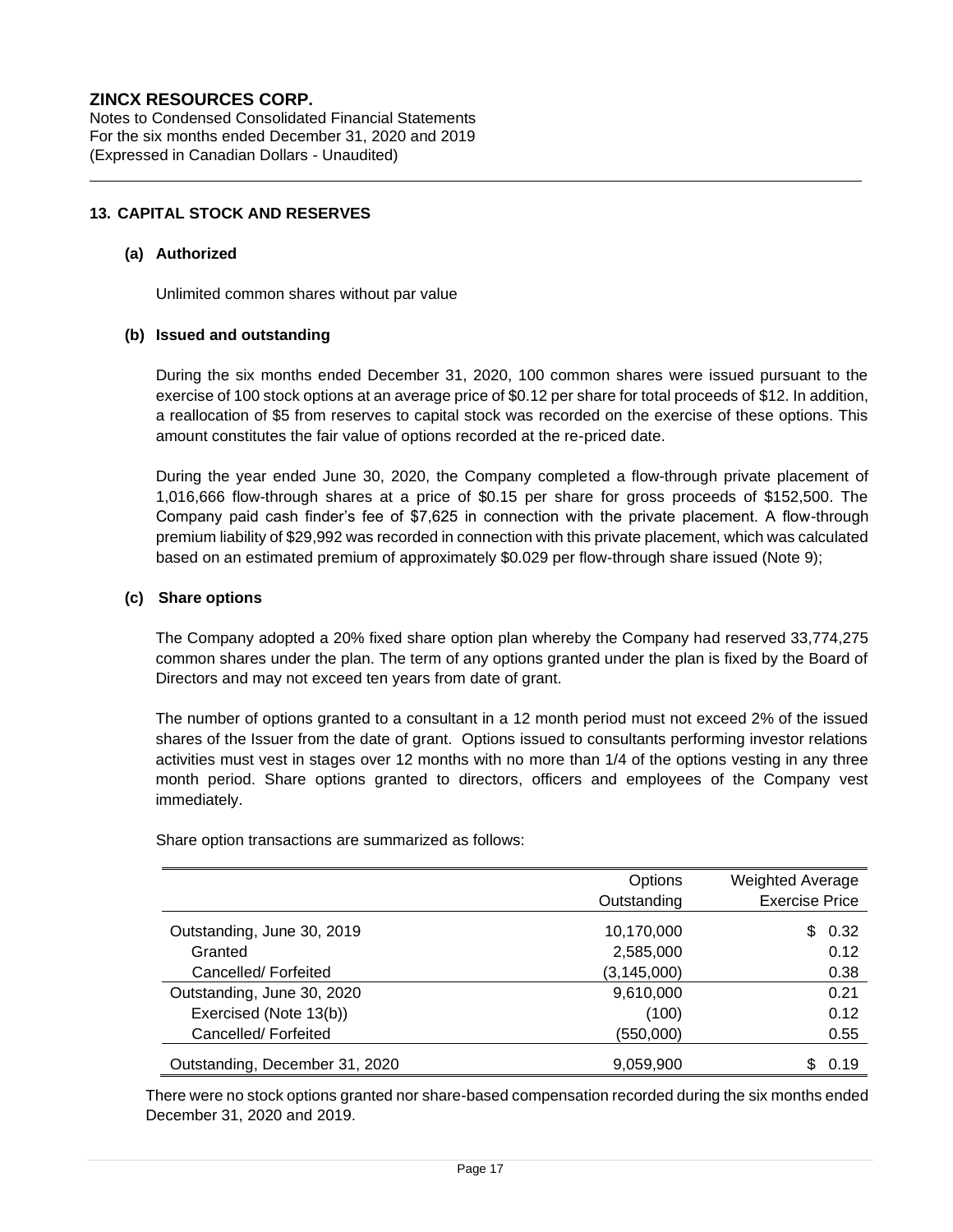Notes to Condensed Consolidated Financial Statements For the six months ended December 31, 2020 and 2019 (Expressed in Canadian Dollars - Unaudited)

## **13. CAPITAL STOCK AND RESERVES** (cont'd)

## **(c) Share options** (cont'd)

During the year ended June 30, 2020, the Company:

- (i) granted an aggregate of 2,585,000 share options to certain employees and consultants of the Company and recorded share-based compensation expense of \$193,344 for the share options granted.
- (ii) repriced previously granted share options to a number of employees and consultants to acquire 1,850,000 common shares at a price between \$0.30 per share and \$0.40 per share, expiring between December 27, 2023 and February 9, 2028, to \$0.12 per share. An additional share-based compensation expense of \$43,270 was recorded in connection with the re-pricing.

Share options outstanding and exercisable at December 31, 2020 are summarized as follows:

|                   | Exercise |                    | Remaining<br>Life of Options | <b>Number of Options</b> |
|-------------------|----------|--------------------|------------------------------|--------------------------|
| Number of Options | Price    | <b>Expiry Date</b> | (Years)                      | Exercisable              |
| 600,000           | \$0.35   | June 16, 2021      | 0.46                         | 600,000                  |
| 55,000            | \$0.40   | November 2, 2021   | 0.84                         | 55,000                   |
| 40,000            | \$0.39   | December 27, 2023  | 2.99                         | 40,000                   |
| 104,900           | \$0.12   | December 27, 2023  | 2.99                         | 104,900                  |
| 3,680,000         | \$0.23   | April 10, 2025     | 4.28                         | 3,680,000                |
| 60,000            | \$0.33   | July 3, 2026       | 5.51                         | 60,000                   |
| 700,000           | \$0.12   | July 3, 2026       | 5.51                         | 700,000                  |
| 110,000           | \$0.40   | September 13, 2026 | 5.70                         | 110,000                  |
| 395,000           | \$0.12   | September 13, 2026 | 5.70                         | 395,000                  |
| 80,000            | \$0.30   | February 9, 2028   | 7.11                         | 80,000                   |
| 650,000           | \$0.12   | February 9, 2028   | 7.11                         | 650,000                  |
| 2,585,000         | \$0.12   | February 6, 2030   | 9.11                         | 2,585,000                |
| 9,059,900         | \$0.19   |                    | 5.77                         | 9,059,900                |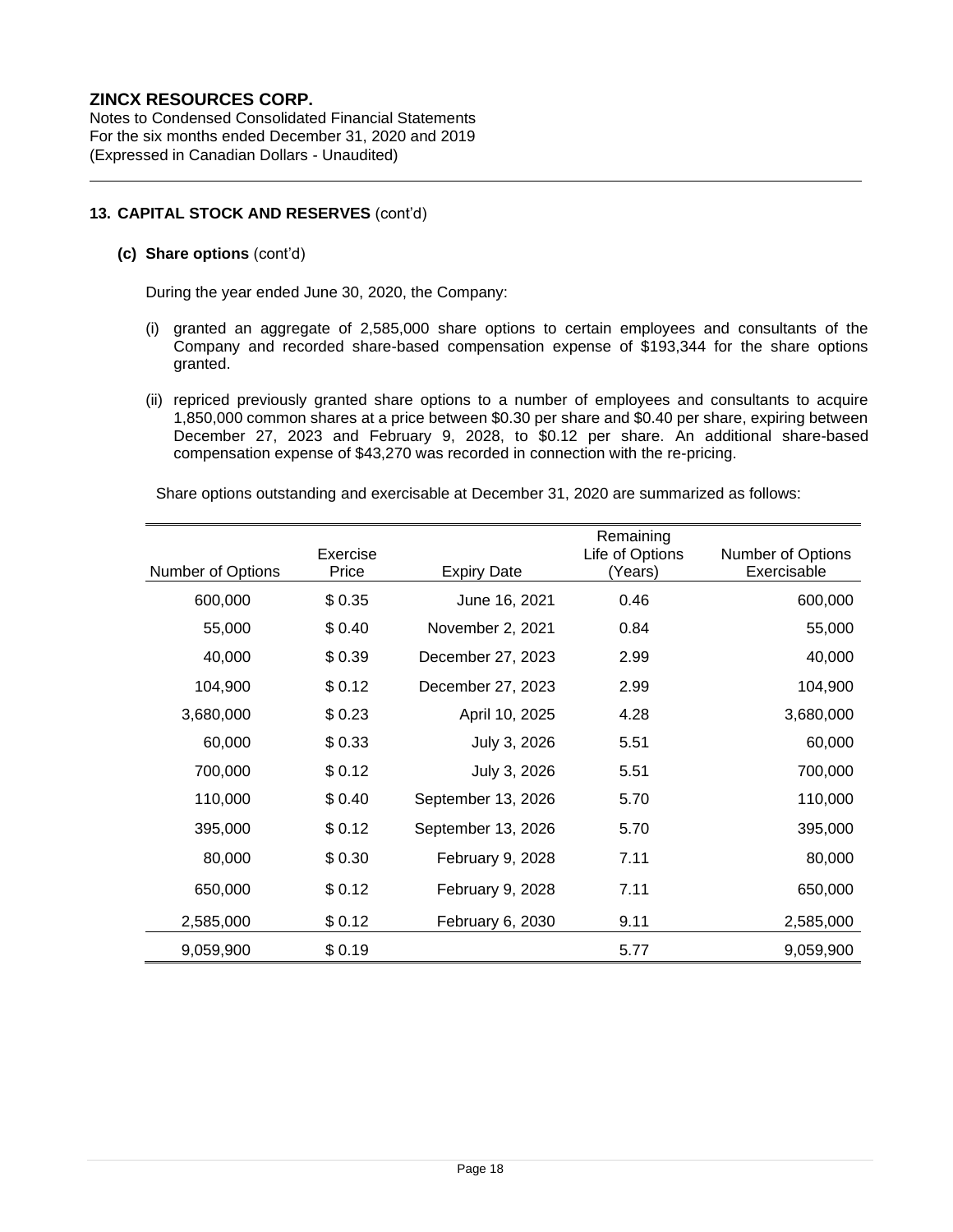Notes to Condensed Consolidated Financial Statements For the six months ended December 31, 2020 and 2019 (Expressed in Canadian Dollars - Unaudited)

## **13. CAPITAL STOCK AND RESERVES** (cont'd)

#### **(d) Reserves**

|                                       | Options and<br>agent warrants |            | Finance<br>warrants |           | Treasurv<br>shares |           |     | Total      |
|---------------------------------------|-------------------------------|------------|---------------------|-----------|--------------------|-----------|-----|------------|
| Balance, June 30, 2019                | \$                            | 10,432,332 | S                   | 2.204.276 | \$                 | 2.256.880 |     | 14,893,488 |
| Share-based compensation (Note 13(c)) |                               | 236,614    |                     |           |                    |           |     | 236,614    |
| Balance, June 30 2020                 |                               | 10,668,946 |                     | 2.204.276 |                    | 2.256.880 |     | 15,130,102 |
| Exercise of options (Note 13(b))      |                               | (5)        |                     |           |                    |           |     | (5)        |
| Balance, December 31, 2020            | \$                            | 10,668,941 | \$.                 | 2.204.276 | \$.                | 2.256.880 | \$. | 15,130,097 |

## **14. SUPPLEMENTAL DISCLOSURE WITH RESPECT TO CASH FLOWS**

Significant non-cash transactions for the six months ended December 31, 2020 included:

- exploration and evaluation assets of \$891 (June 30, 2020 \$893) in accounts payable (Note 7);
- depreciation of camp equipment and upgrades of \$20,821 (June 30, 2020 \$59,868) included in exploration and evaluation assets (Note 11);
- realized gain of \$10,995 on sale of fixed asset (Note 11);
- realized gain of \$12,280 on marketable securities (Note 4); and
- unrealized gain of \$18,420 on marketable securities due to changes in fair value (Note 4).

Significant non-cash transactions for the six months ended December 31, 2019 included:

- exploration and evaluation assets of \$1,509 (June 30, 2019 \$380,385) in accounts payable (Note 7);
- depreciation of camp equipment and upgrades of \$29,055 included in exploration and evaluation assets (Note 11);
- an allocation of \$29,992 from capital stock to flow-through premium liability on issuance of the flow-through shares in December 2019 (Note 10);and
- unrealized loss of \$5,750 on marketable securities due to changes in fair value (Note 4).

## **15. RELATED PARTY TRANSACTIONS**

Key management personnel includes persons having the authority and responsibility for planning, directing, and controlling the activities of the Company as a whole. Key management personnel comprise of the directors of the Company, executive and non-executive, and Vice President of Exploration.

The remuneration of the key management personnel during the six months ended December 31, 2020 and 2019 were as follows: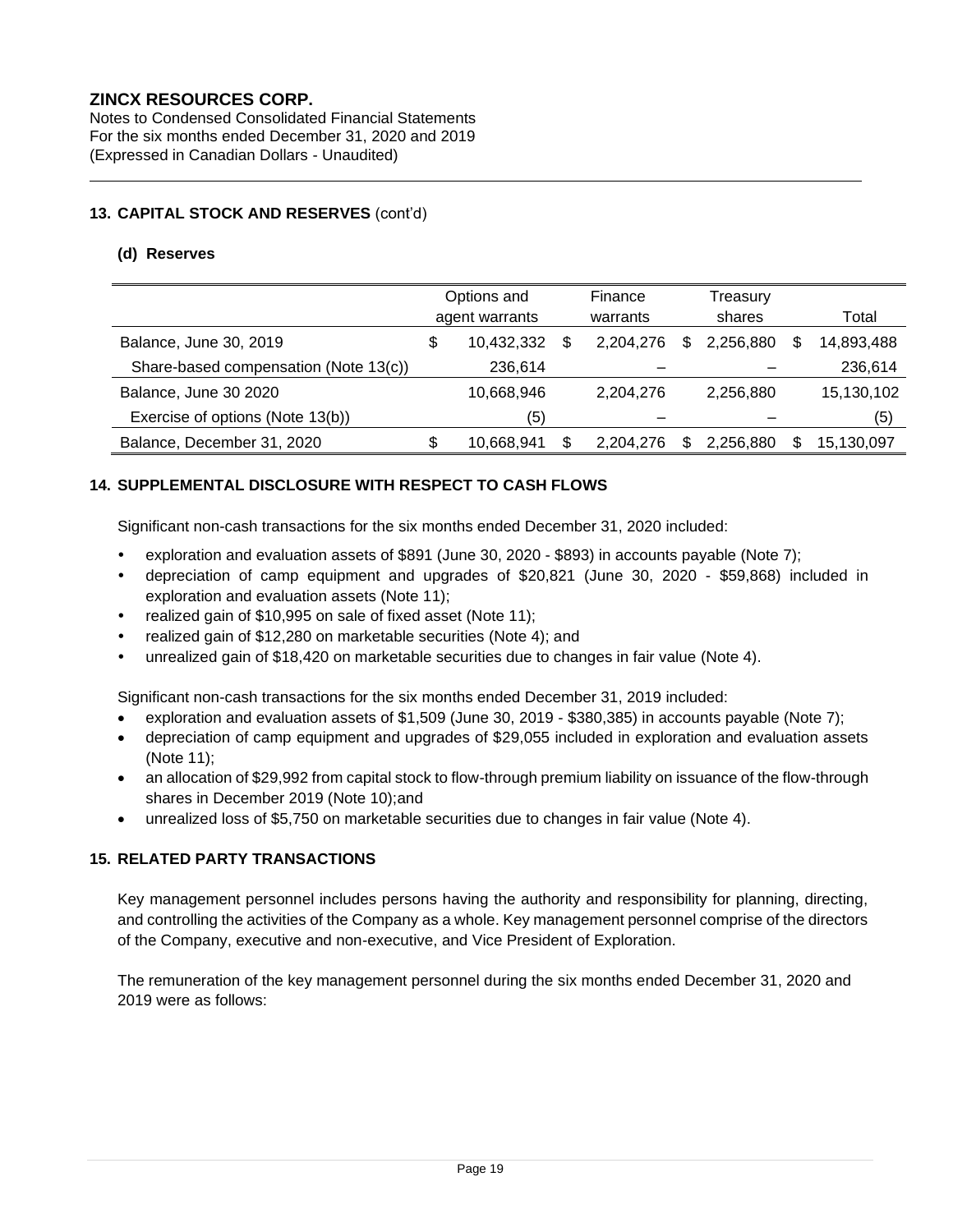Notes to Condensed Consolidated Financial Statements For the six months ended December 31, 2020 and 2019 (Expressed in Canadian Dollars - Unaudited)

## **15. RELATED PARTY TRANSACTIONS** (cont'd)

| December 31,                                                          |    | 2020    | 2019          |
|-----------------------------------------------------------------------|----|---------|---------------|
|                                                                       |    |         |               |
| Consulting fees (ii)                                                  | \$ | 4.000   | \$<br>7,500   |
| Exploration and evaluation expenditures (geological consulting) (iii) |    | 57.254  | 80,640        |
| Management fees (i)                                                   |    | 90,000  | 177,000       |
| Other employment benefits (iv)                                        |    | 13,616  | 14,315        |
| Total                                                                 | S  | 164.870 | \$<br>279,455 |

Transactions with key management and other related party transactions:

(i) Pursuant to a management and administrative services agreement amended effective July 1, 2011 and May 1, 2014 with Varshney Capital Corp. ("VCC"), a company with two common directors, the Company agreed to pay monthly management and administrative fees of \$29,500 and \$5,000, respectively. Effective March 1, 2020, the management fees were reduced to \$15,000 per month.

During the six months ended December 31, 2020, the Company paid \$90,000 (2019 – \$177,000) for management fees and \$30,000 (2019 – \$30,000) for administrative fees to VCC;

- (ii) the Company paid \$4,000 (2019 \$7,500) for consulting fees to a company controlled by a director;
- (iii) the Company paid or accrued exploration and evaluation costs of \$57,254 (2019 \$80,640) for geological consulting fees to a company owned by VP of Exploration of the Company, of which \$44,459 (2019 - \$70,224) was capitalized as exploration and evaluation costs and \$12,795 (2019 - \$10,416) was expensed as consulting fees;
- (iv) other employment benefits included life insurance and health benefits for the CEO and health benefits for the CFO of the Company; and
- (v) the Company received an advance of \$1,398,686 from a significant shareholder, Tongling Non-Ferrous Metals ("Tongling"), to fund a drill program on the Akie Property. The advance will be repaid in common shares of the Company to Tongling valued at a minimum of \$0.30 per share, subject to TSX-V approval.

## **16. CAPITAL MANAGEMENT**

The Company's objectives of capital management are intended to safeguard the entity's ability to support the Company's normal operating requirement on an ongoing basis, continue the development and exploration of its mineral properties, and support any expansionary plans. The Board of Directors does not establish quantitative return on capital criteria for management, but rather relies on the expertise of the Company's management to sustain future development of the business. The Company considers its capital to be equity.

The Company's operations are currently not generating positive cash flow; as such, the Company is dependent on external financing to fund its activities. In order to carry out potential expansion and to continue operations, and pay for administrative costs, the Company will spend its existing working capital, and raise additional amounts as needed. Companies in this stage typically rely upon equity and debt financing or joint venture partnerships to fund their operations.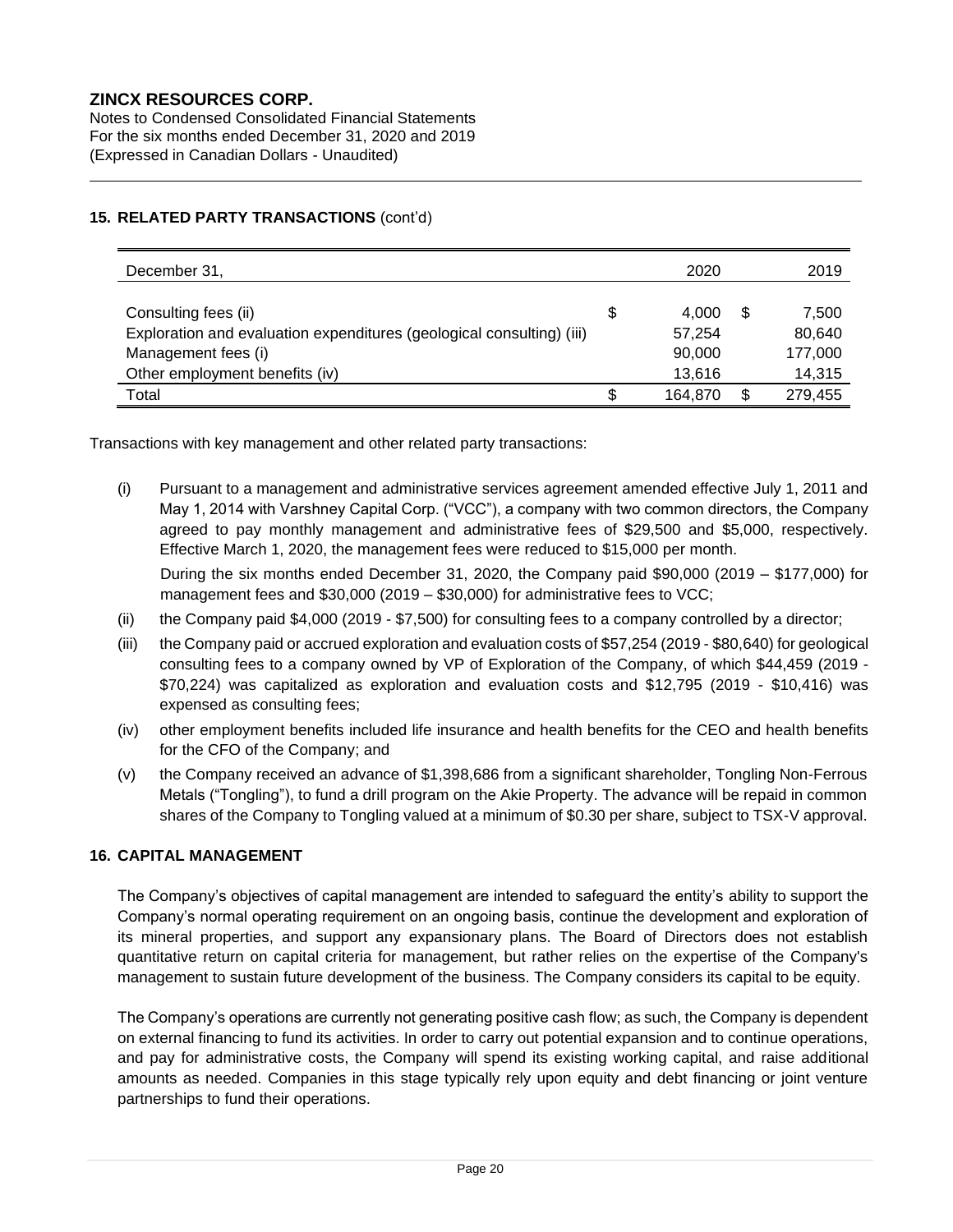Notes to Condensed Consolidated Financial Statements For the six months ended December 31, 2020 and 2019 (Expressed in Canadian Dollars - Unaudited)

## **16. CAPITAL MANAGEMENT** (cont'd)

The current financial markets are very difficult and there is no certainty with respect to the Company's ability to raise capital. However, the Company estimates that it has sufficient working capital to continue with planned activities.

Management reviews its capital management approach on an ongoing basis and believes that this approach, given the relative size of the Company, is reasonable. The Company's overall strategy with respect to capital risk management remained unchanged during the six months ended December 31, 2020. The Company is not subject to any externally imposed capital requirements.

## **17. FINANCIAL INSTRUMENTS AND RISK MANAGEMENT**

The Company's financial instruments as at December 31, 2020 were as follows:

|                                        | Fair Value through    |                       |
|----------------------------------------|-----------------------|-----------------------|
|                                        | <b>Profit or Loss</b> | <b>Amortized Cost</b> |
| <b>Financial assets</b>                |                       |                       |
| Cash                                   | \$<br>578,439         | \$                    |
| <b>Receivables</b>                     |                       | 1,320                 |
| Marketable securities                  | 26,180                |                       |
| Investment                             | 1,639,378             |                       |
| <b>Financial liabilities</b>           |                       |                       |
| Trade payables and accrued liabilities |                       | 62,995                |
| Due to related parties                 |                       | 1,398,686             |
| Government Loan                        |                       | 32,776                |
|                                        | \$<br>2,243,997       | \$<br>1,495,777       |

Fair value estimates of financial instruments are made at a specific point in time, based on relevant information about financial markets and specific financial instruments. As these estimates are subjective in nature, involving uncertainties and matters of significant judgment, they cannot be determined with precision. Changes in assumptions can significantly affect estimated fair values.

#### Fair value hierarchy

The Company uses the following hierarchy for determining and disclosing the fair value of the financial instruments by valuation technique:

i) Level 1 – Applies to assets or liabilities for which there are quoted prices in active markets for identical assets or liabilities.

ii) Level 2 – Applies to assets or liabilities for which there are inputs other than quoted prices included in Level 1 that are observable for the asset or liability, either directly such as quoted prices for similar assets or liabilities in active markets or indirectly such as quoted prices for identical assets or liabilities in markets with insufficient volume or infrequent transactions.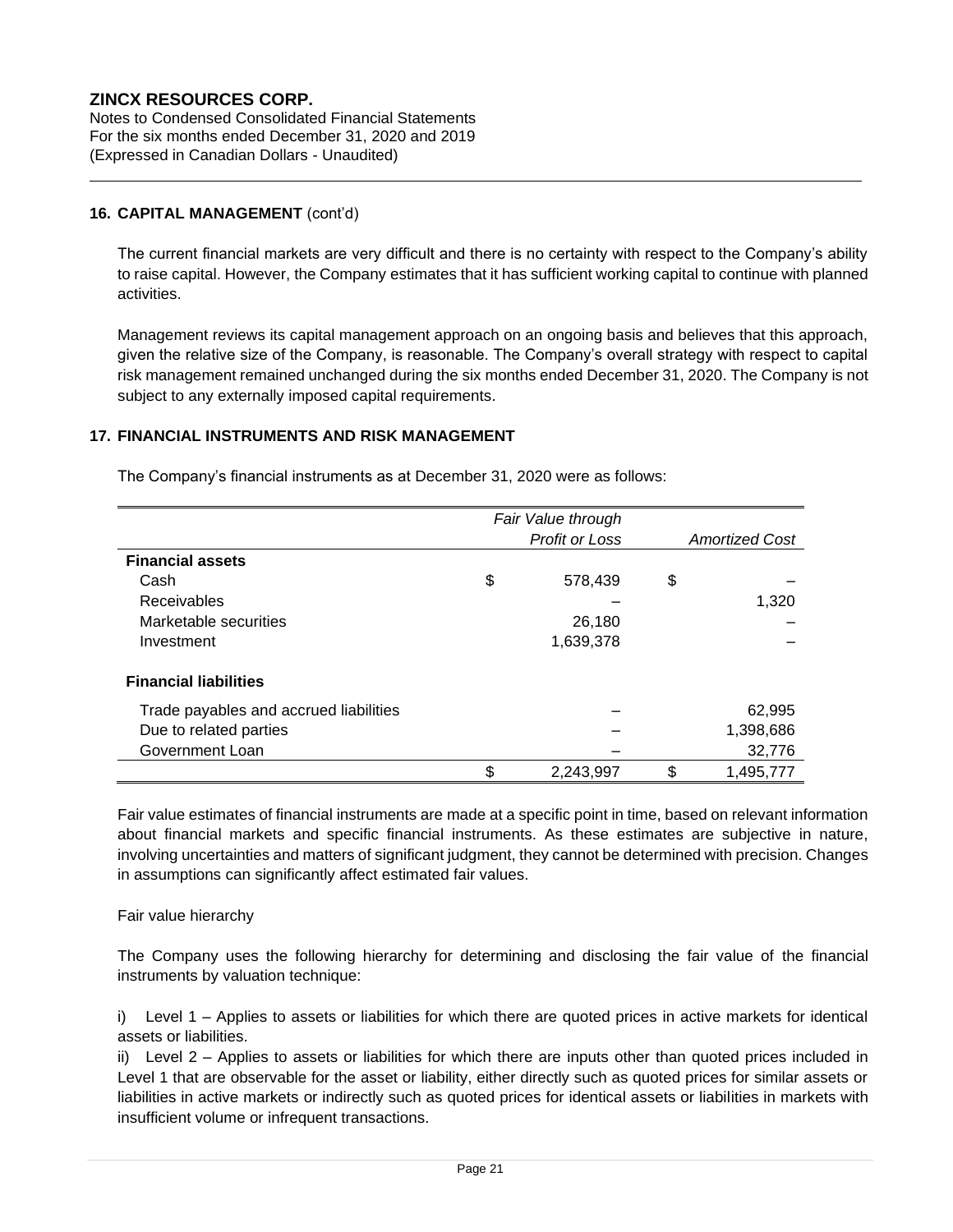Notes to Condensed Consolidated Financial Statements For the six months ended December 31, 2020 and 2019 (Expressed in Canadian Dollars - Unaudited)

#### **17. FINANCIAL INSTRUMENTS AND RISK MANAGEMENT** (cont'd)

iii) Level 3 – Applies to assets or liabilities for which there are unobservable market data.

Cash, investments, and marketable securities are carried at fair value using a level 1 fair value measurement. The carrying value of receivables, loan receivable and trade payables and accrued liabilities approximate their fair value because of the short-term nature of these instruments.

#### *Credit Risk*

Credit risk is the risk that one party to a financial instrument will fail to discharge an obligation and cause the other party to incur a financial loss. The Company's primary exposure to credit risk is on its bank deposits of \$578,439 (June 30, 2020 - \$208,938) and short-term investments in GICs with the fair value of \$1,639,378 (June 30, 2020 - \$2,428,043). This risk is managed by using major Canadian banks that are high credit quality financial institutions as determined by rating agencies.

The Company's secondary exposure to credit risk is on its receivables. This risk is minimal as receivables consist primarily of refundable government sales taxes and interest accrued on GIC investments.

#### *Liquidity Risk*

Liquidity risk arises through the excess of financial obligations over available financial assets due at any point in time. The Company's objective in managing liquidity risk is to maintain sufficient readily available reserves in order to meet its liquidity requirements at any point in time. The Company achieves this by maintaining sufficient cash and cash equivalents. As at December 31, 2020, the Company was holding combined cash and investments of \$2,217,817 (June 30, 2020 - \$2,636,981) to settle its current liabilities of \$1,570,193 (June 30, 2020 - \$1,534,557). Management believes it has sufficient funds to meet its current obligations as they become due and to fund its exploration projects and administrative costs for the next 12 months.

#### *Market risk*

Market risk is the risk of loss that may arise from changes in market factors such as interest rates, foreign exchange rates, and commodity and equity prices. These fluctuations may be significant and the Company, has exposure to these risks.

#### *a. Interest Rate Risk*

Interest rate risk is the risk that the fair value of future cash flows of a financial instrument will fluctuate because of changes in the market interest rates. The Company is not exposed to significant interest rate risk.

#### *b. Currency Risk*

The Company operates in Canada and is therefore not exposed to significant foreign exchange risk arising from transactions denominated in a foreign currency.